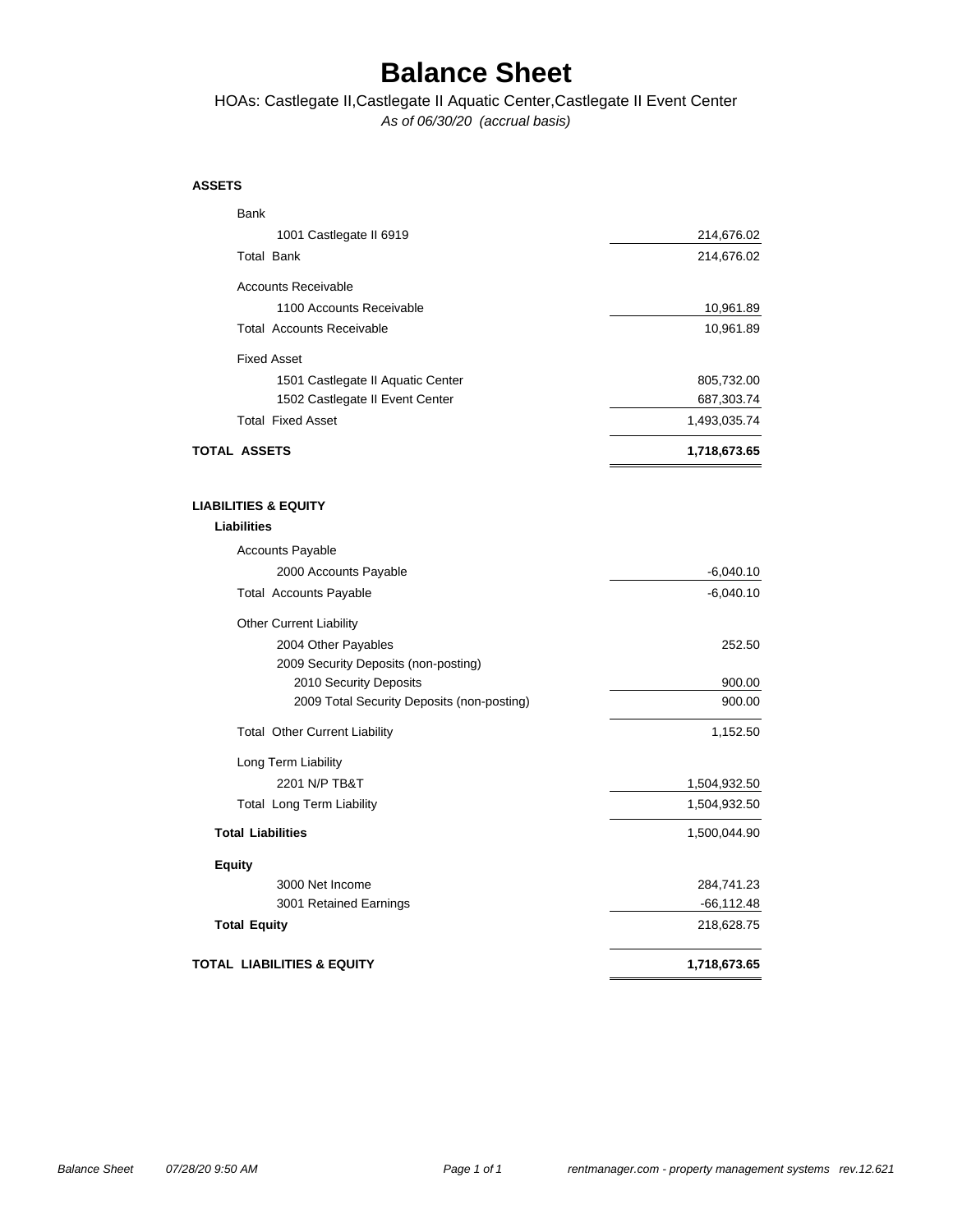# **Balance Sheet Comparison**

*Comparison Periods: As of 06/30/20 and As of 03/31/20 (accrual basis)* HOAs: Castlegate II,Castlegate II Aquatic Center,Castlegate II Event Center

|                                                                 | Amount as of<br>6/30/2020 | Amount as of<br>3/31/2020 | \$ Change    | % Change  |
|-----------------------------------------------------------------|---------------------------|---------------------------|--------------|-----------|
| <b>ASSETS</b>                                                   |                           |                           |              |           |
| Bank                                                            |                           |                           |              |           |
| 1001 Castlegate II 6919                                         | 214,676.02                | 263,047.06                | $-48,371.04$ | $-18.4%$  |
| <b>Total Bank</b>                                               | 214,676.02                | 263,047.06                | $-48,371.04$ | $-18.4%$  |
| <b>Accounts Receivable</b>                                      |                           |                           |              |           |
| 1100 Accounts Receivable                                        | 10,961.89                 | 28,209.89                 | $-17,248.00$ | $-61.1%$  |
| <b>Total Accounts Receivable</b>                                | 10,961.89                 | 28,209.89                 | $-17,248.00$ | $-61.1%$  |
| <b>Other Current Asset</b>                                      |                           |                           |              |           |
| 1200 Undeposited Funds                                          | 0.00                      | 6,314.00                  | $-6,314.00$  | $-100.0%$ |
| <b>Total Other Current Asset</b>                                | 0.00                      | 6,314.00                  | $-6,314.00$  | $-100.0%$ |
| <b>Fixed Asset</b>                                              |                           |                           |              |           |
| 1501 Castlegate II Aquatic Center                               | 805,732.00                | 805,732.00                | 0.00         | 0.0%      |
| 1502 Castlegate II Event Center                                 | 687,303.74                | 687,303.74                | 0.00         | 0.0%      |
| <b>Total Fixed Asset</b>                                        | 1,493,035.74              | 1,493,035.74              | 0.00         | 0.0%      |
| <b>TOTAL ASSETS</b>                                             | 1,718,673.65              | 1,790,606.69              | $-71,933.04$ | $-4.0%$   |
| Accounts Payable<br>2000 Accounts Payable                       | $-6,040.10$               | $-5,838.58$               | $-201.52$    | $-3.5%$   |
| <b>Total Accounts Payable</b><br><b>Other Current Liability</b> | $-6,040.10$               | $-5,838.58$               | $-201.52$    | $-3.5%$   |
| 2004 Other Payables<br>2009 Security Deposits (non-posting)     | 252.50                    | 252.50                    | 0.00         | $0.0\%$   |
| 2010 Security Deposits                                          | 900.00                    | 900.00                    | 0.00         | 0.0%      |
| 2009 Total Security Deposits (non-posting)                      | 900.00                    | 900.00                    | 0.00         | 0.0 %     |
| <b>Total Other Current Liability</b><br>Long Term Liability     | 1,152.50                  | 1,152.50                  | 0.00         | 0.0 %     |
| 2201 N/P TB&T                                                   | 1,504,932.50              | 1,504,932.50              | 0.00         | 0.0%      |
| <b>Total Long Term Liability</b>                                | 1,504,932.50              | 1,504,932.50              | 0.00         | 0.0%      |
| <b>Total Liabilities</b>                                        | 1,500,044.90              | 1,500,246.42              | $-201.52$    | 0.0 %     |
| <b>Equity</b>                                                   |                           |                           |              |           |
| 3000 Net Income                                                 | 284,741.23                | 356,472.75                | $-71,731.52$ | $-20.1%$  |
| 3001 Retained Earnings                                          | $-66, 112.48$             | $-66, 112.48$             | 0.00         | $0.0\%$   |
| <b>Total Equity</b>                                             | 218,628.75                | 290,360.27                | $-71,731.52$ | $-24.7%$  |
| <b>TOTAL LIABILITIES &amp; EQUITY</b>                           | 1,718,673.65              | 1,790,606.69              | $-71,933.04$ | $-4.0%$   |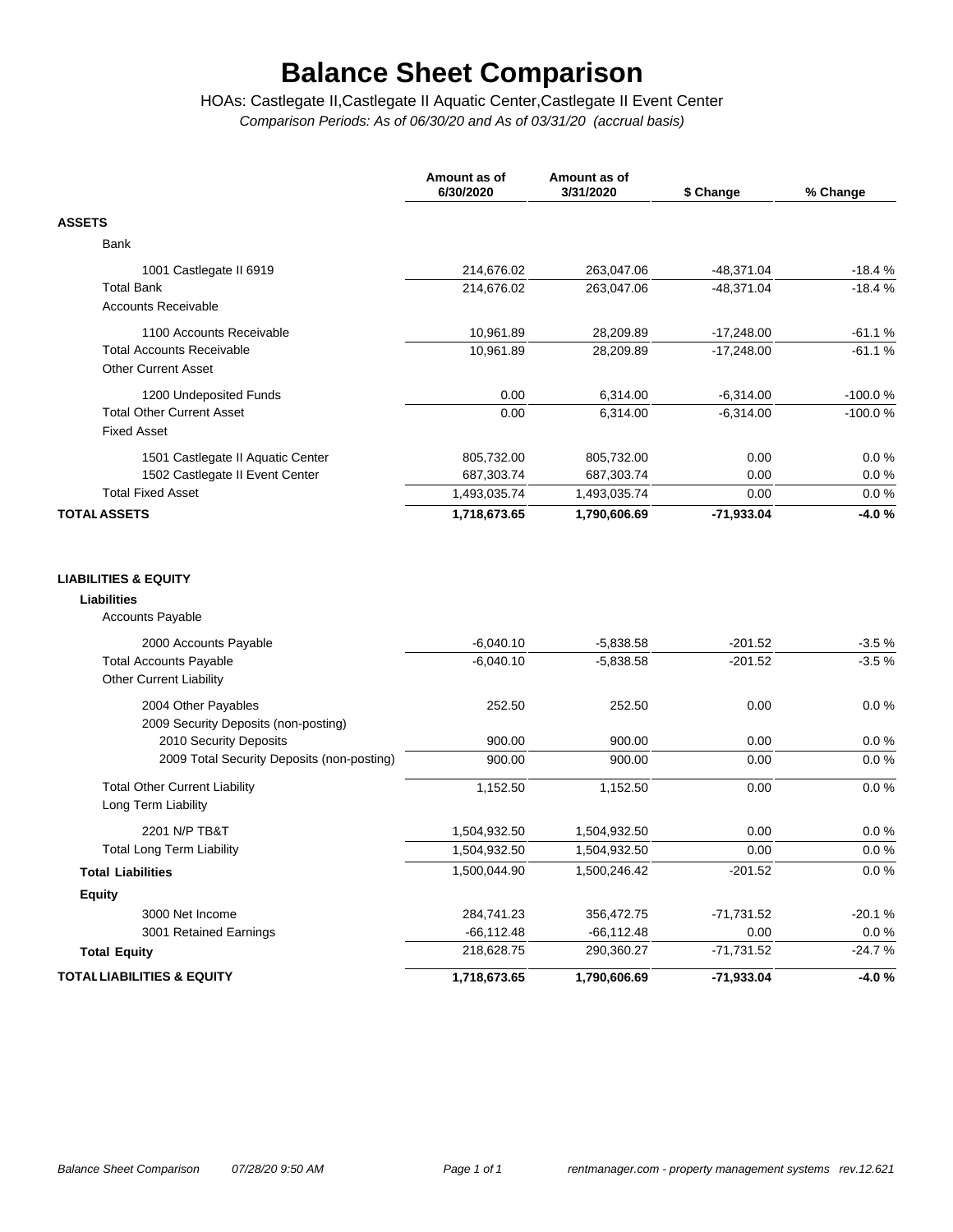### **Profit & Loss**

#### *06/01/20 - 06/30/20 (accrual basis)* HOAs: Castlegate II,Castlegate II Aquatic Center,Castlegate II Event Center

#### **INCOME**

| 4100 HOA Income (non-posting)<br>4102 Transfer Fees<br>4110 Annual Dues | 350.00           |
|-------------------------------------------------------------------------|------------------|
| 4111 Builder Dues                                                       | 450.00           |
| 4112 Homeowner Dues                                                     | 1,097.54         |
| 4110 Total Annual Dues                                                  | 1,547.54         |
| 4120 Deed Restriction Income                                            |                  |
| 4121 Cost of Collection                                                 | 22.50            |
| 4120 Total Deed Restriction Income                                      | 22.50            |
| 4125 Finance Charges                                                    | 15.00            |
| 4100 Total HOA Income (non-posting)                                     | 1,935.04         |
| 4200 Management Company Income                                          |                  |
| 4207 NSF Fees                                                           | 35.00            |
| 4200 Total Management Company Income                                    | 35.00            |
| 4300 Aquatic Center Income (non-posting)                                |                  |
| 4301 Aquatic Club Membership                                            | 8,100.00         |
| 4300 Total Aquatic Center Income (non-posting)                          | 8,100.00         |
| 4400 Event Center (non-posting)                                         |                  |
| 4405 EC Rental Income<br>4400 Total Event Center (non-posting)          | 400.00<br>400.00 |
|                                                                         |                  |
| <b>TOTAL INCOME</b>                                                     | 10,470.04        |
| <b>EXPENSE</b>                                                          |                  |
| 5000 Mgmt/Assoc. Service Fees                                           |                  |
| 5001 Management Fees                                                    | 5,175.00         |
| 5004 Club Management                                                    | 200.00           |
| 5000 Total Mgmt/Assoc. Service Fees                                     | 5,375.00         |
| 5030 Grounds Maintenance (non-posting)                                  |                  |
| 5031 Irrigation Repair                                                  | 425.75           |
| 5032 Landscape & Turf Maintenance<br>5060 AC Maintenance (non-posting)  | 6,452.32         |
| 5064 Repairs & Maintenance (AC)                                         | 275.75           |
| 5067 Pool Cleaning                                                      |                  |
| 5068 Summer Pool Cleaning                                               | <u>1,121.41</u>  |
| 5067 Total Pool Cleaning                                                | 1,121.41         |
| 5060 Total AC Maintenance (non-posting)                                 | 1,397.16         |
| 5030 Total Grounds Maintenance (non-posting)                            | 8,275.23         |
| 5080 Legal and Other Professional Fees (non-posting)                    |                  |
| 5082 Legal Fees                                                         | 200.00           |
| 5080 Total Legal and Other Professional Fees (non-posti                 | 200.00           |
| 5200 Supplies Expense                                                   |                  |
| 5210 Aquatic Center Supplies                                            | <u>451.19</u>    |
| 5200 Total Supplies Expense                                             | 451.19           |
| 5300 Taxes Expense (non-posting)                                        |                  |
| 5304 Payroll Taxes                                                      | 60.00            |
| 5300 Total Taxes Expense (non-posting)                                  | 60.00            |

5400 Utilities Expense (non-posting)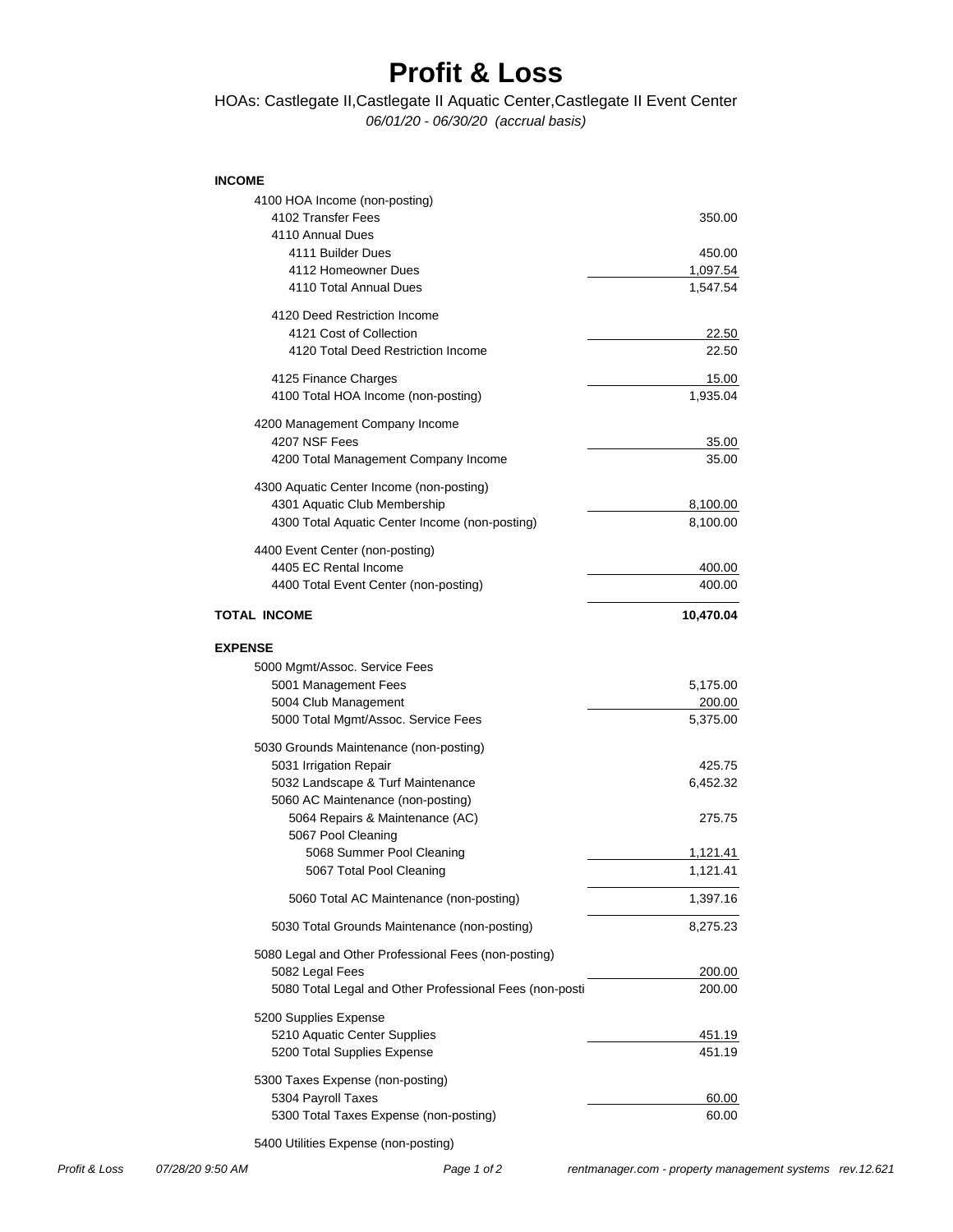| 5401 Electric                                                 |              | 1,326.67        |
|---------------------------------------------------------------|--------------|-----------------|
| 5402 Sprinkler                                                |              | 2,467.66        |
| 5403 Water & Sewage                                           |              | 16.46           |
| 5410 Aquatic Center Utilities                                 |              |                 |
| 5411 Electric (AC)                                            |              | 373.43          |
| 5412 Internet & Phone (AC)                                    |              | 201.14          |
| 5414 Sprinkler (AC)                                           |              | 86.67           |
| 5415 Water & Sewage (AC)                                      |              | 47.01           |
| 5410 Total Aquatic Center Utilities                           |              | 708.25          |
| 5420 Event Center Utilities                                   |              |                 |
| 5421 Electric (EC)                                            |              | 529.36          |
| 5422 Internet & Telephone (EC)                                |              | 127.06          |
| 5424 Sprinkler (EC)                                           |              | 206.61          |
| 5425 Water & Sewage (EC)<br>5420 Total Event Center Utilities |              | 33.00<br>896.03 |
|                                                               |              |                 |
| 5400 Total Utilities Expense (non-posting)                    |              | 5,415.07        |
| 5600 Office Expense (non-posting)                             |              |                 |
| 5605 Postage & Mail Out                                       |              | 16.27           |
| 5600 Total Office Expense (non-posting)                       |              | 16.27           |
| 5700 General Expenses (non-posting)                           |              |                 |
| 5710 Wages, Salary                                            |              |                 |
| 5712 Pool Staff Wages                                         |              | 1,067.21        |
| 5710 Total Wages, Salary                                      |              | 1,067.21        |
| 5700 Total General Expenses (non-posting)                     |              | 1,067.21        |
| 5900 Storage/Rental Expenses                                  |              | 90.00           |
| <b>TOTAL EXPENSE</b>                                          |              | 20,949.97       |
| NOI                                                           |              | -10,479.93      |
|                                                               |              |                 |
| <b>NON OPERATING EXPENSE</b>                                  |              |                 |
| 6230 Interest Expense                                         |              | 7,524.66        |
| <b>TOTAL NON OPERATING EXPENSE</b>                            |              | 7,524.66        |
| <b>NET INCOME</b>                                             |              | -18,004.59      |
| <b>NET INCOME SUMMARY</b>                                     |              |                 |
|                                                               |              |                 |
| Income                                                        | 10,470.04    |                 |
| Expense                                                       | -20,949.97   |                 |
| Net Operating Income                                          | $-10,479.93$ |                 |
| Non Operating Expense                                         | $-7,524.66$  |                 |
| <b>NET INCOME</b>                                             | $-18,004.59$ |                 |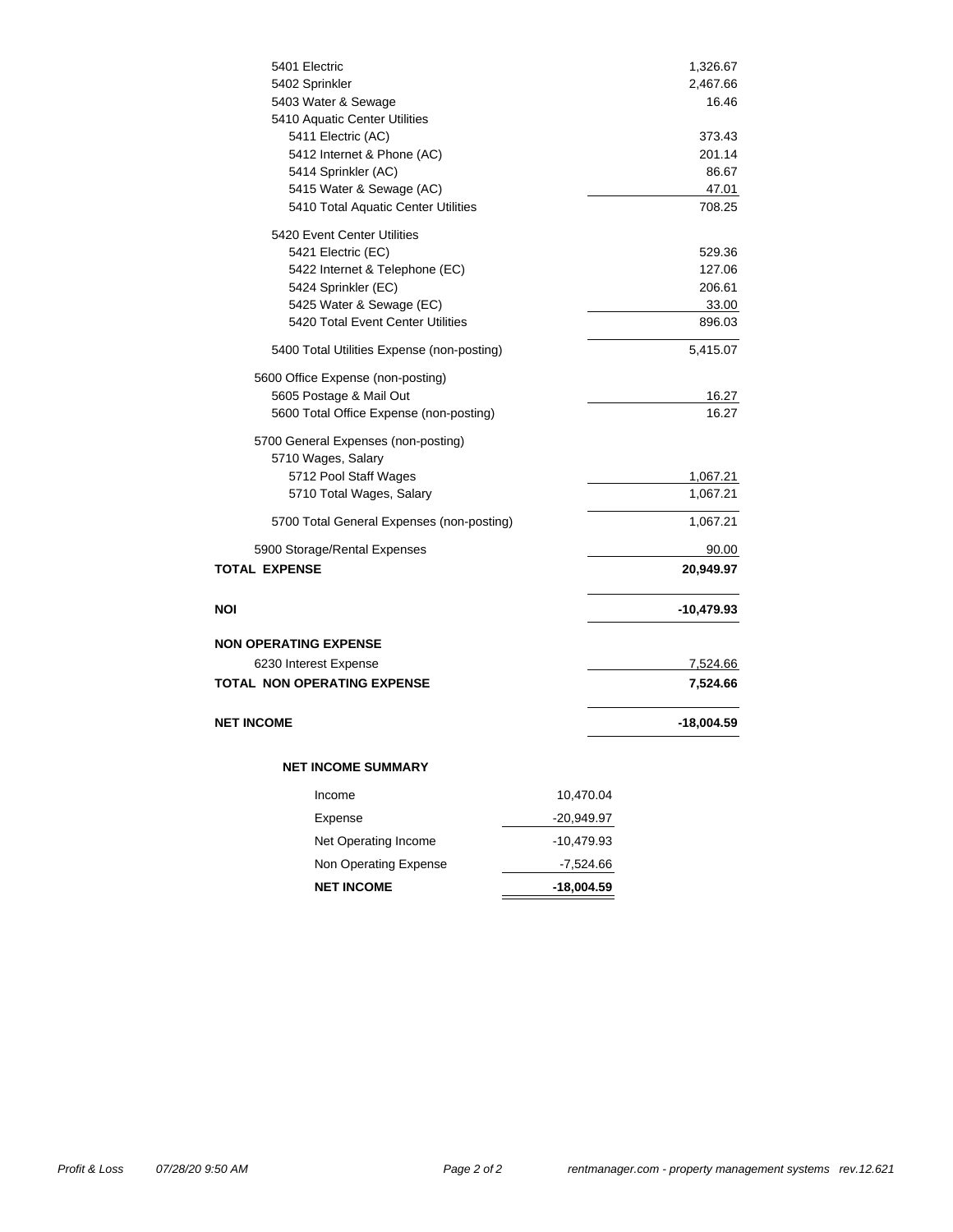### **Profit & Loss 12 Month Recap**

HOAs: Castlegate II,Castlegate II Aquatic Center,Castlegate II Event Center

*Monthly recap 07/01/19 - 06/30/20 (accrual basis)*

|                                   | <b>JUL 19</b> | <b>AUG 19</b> | <b>SEP 19</b> | OCT <sub>19</sub> | <b>NOV 19</b> | <b>DEC 19</b> | <b>JAN 20</b>     | <b>FEB 20</b> | <b>MAR 20</b> | <b>APR 20</b> | <b>MAY 20</b> | <b>JUN 20</b> | <b>TOTAL</b> |
|-----------------------------------|---------------|---------------|---------------|-------------------|---------------|---------------|-------------------|---------------|---------------|---------------|---------------|---------------|--------------|
| <b>INCOME</b>                     |               |               |               |                   |               |               |                   |               |               |               |               |               |              |
| 4000 Management Fee In            | 0.00          | 0.00          | 0.00          | 0.00              | 0.00          | 0.00          | 15.00             | 0.00          | $-15.00$      | 0.00          | 0.00          | 0.00          | 0.00         |
| 4100 HOA Income (non-p            |               |               |               |                   |               |               |                   |               |               |               |               |               |              |
| 4102 Transfer Fees                | 385.00        | 350.00        | 280.00        | 490.00            | 140.00        | 0.00          | 245.00            | 560.00        | 420.00        | 385.00        | 385.00        | 350.00        | 3,990.00     |
| 4110 Annual Dues                  |               |               |               |                   |               |               |                   |               |               |               |               |               |              |
| 4111 Builder Dues                 | 143.50        | 477.32        | 0.00          | 0.00              | 0.00          | 0.00          | 14,746.27         | 2,704.10      | 300.00        | 0.00          | 197.54        | 450.00        | 19,018.73    |
| 4112 Homeowner Du                 | 1,324.10      | 1,234.51      | 286.02        | 464.05            | 69.86         | 67.39         | 433,505.52        | 296.73        | 3,222.81      | 1,600.81      | 931.16        | 1,097.54      | 444,100.50   |
| 4110 Total Annual Dr              | 1,467.60      | 1,711.83      | 286.02        | 464.05            | 69.86         |               | 67.39 448,251.79  | 3,000.83      | 3,522.81      | 1,600.81      | 1,128.70      | 1,547.54      | 463,119.23   |
| 4120 Deed Restriction I           |               |               |               |                   |               |               |                   |               |               |               |               |               |              |
| 4121 Cost of Collecti             | 0.00          | 0.00          | 0.00          | 0.00              | 0.00          | 0.00          | 0.00              | 0.00          | 55.00         | 45.00         | 0.00          | 22.50         | 122.50       |
| 4123 Violation Enford             | 0.00          | 0.00          | 0.00          | 0.00              | 0.00          | 0.00          | 25.00             | 0.00          | 125.00        | 100.00        | 25.00         | 0.00          | 275.00       |
| 4120 Total Deed Res               | 0.00          | 0.00          | 0.00          | 0.00              | 0.00          | 0.00          | 25.00             | 0.00          | 180.00        | 145.00        | 25.00         | 22.50         | 397.50       |
| 4125 Finance Charges              | 45.00         | 45.00         | 45.00         | 45.00             | 45.00         | 45.00         | 0.00              | 975.00        | $-532.50$     | 15.00         | $-495.00$     | 15.00         | 247.50       |
| 4100 Total HOA Income             | 1,897.60      | 2,106.83      | 611.02        | 999.05            | 254.86        |               | 112.39 448,521.79 | 4,535.83      | 3,590.31      | 2,145.81      | 1,043.70      | 1,935.04      | 467,754.23   |
| 4200 Management Compa             |               |               |               |                   |               |               |                   |               |               |               |               |               |              |
| 4206 Service Fees                 | 80.00         | 0.00          | 0.00          | 0.00              | 0.00          | 0.00          | 0.00              | 0.00          | 0.00          | 0.00          | 0.00          | 0.00          | 80.00        |
| 4207 NSF Fees                     | 0.00          | 0.00          | 0.00          | 0.00              | 0.00          | 0.00          | 70.00             | 35.00         | 0.00          | 0.00          | $-140.00$     | 35.00         | 0.00         |
| 4200 Total Managemer              | 80.00         | 0.00          | 0.00          | 0.00              | 0.00          | 0.00          | 70.00             | 35.00         | 0.00          | 0.00          | $-140.00$     | 35.00         | 80.00        |
| 4300 Aquatic Center Incor         |               |               |               |                   |               |               |                   |               |               |               |               |               |              |
| 4301 Aquatic Club Men             | 0.00          | 0.00          | 0.00          | 0.00              | 0.00          | 0.00          | 0.00              | 0.00          | 600.00        | 1,800.00      | 1,800.00      | 8,100.00      | 12,300.00    |
| 4303 Guest Fees                   | 225.00        | 40.00         | $-40.00$      | 0.00              | 0.00          | 0.00          | $-40.00$          | 0.00          | 0.00          | 0.00          | 0.00          | 0.00          | 185.00       |
| 4300 Total Aquatic Cen            | 225.00        | 40.00         | $-40.00$      | 0.00              | 0.00          | 0.00          | $-40.00$          | 0.00          | 600.00        | 1,800.00      | 1,800.00      | 8,100.00      | 12,485.00    |
| 4400 Event Center (non-p          |               |               |               |                   |               |               |                   |               |               |               |               |               |              |
| 4405 EC Rental Income             | 0.00          | 0.00          | 0.00          | 500.00            | 800.00        | 625.00        | 775.00            | 1,150.00      | 100.00        | 0.00          | 0.00          | 400.00        | 4,350.00     |
| 4450 Fitness Center               |               |               |               |                   |               |               |                   |               |               |               |               |               |              |
| 4451 Club Membersl -12,000.00     |               | 0.00          | 0.00          | 0.00              | 0.00          | 0.00          | 0.00              | 0.00          | 0.00          | 0.00          | 0.00          | 0.00          | $-12,000.00$ |
| 4450 Total Fitness C -12,000.00   |               | 0.00          | 0.00          | 0.00              | 0.00          | 0.00          | 0.00              | 0.00          | 0.00          | 0.00          | 0.00          | 0.00          | $-12,000.00$ |
| 4400 Other Event Cent             | 0.00          | 0.00          | 0.00          | 0.00              | 0.00          | 0.00          | 0.00              | 0.00          | $-34.64$      | 0.00          | 0.00          | 0.00          | $-34.64$     |
| 4400 Total Event Cente -12,000.00 |               | 0.00          | 0.00          | 500.00            | 800.00        | 625.00        | 775.00            | 1,150.00      | 65.36         | 0.00          | 0.00          | 400.00        | $-7,684.64$  |
| <b>TOTAL INCOME</b>               | $-9,797.40$   | 2,146.83      | 571.02        | 1,499.05          | 1,054.86      |               | 737.39 449,341.79 | 5,720.83      | 4,240.67      | 3,945.81      | 2,703.70      | 10,470.04     | 472,634.59   |
| <b>EXPENSE</b>                    |               |               |               |                   |               |               |                   |               |               |               |               |               |              |
| 5000 Mgmt/Assoc. Service          |               |               |               |                   |               |               |                   |               |               |               |               |               |              |
| 5001 Management Fee               | 5,175.00      | 5,175.00      | 5,175.00      | 5,175.00          | 5,175.00      | 5,175.00      | 5,175.00          | 5,175.00      | 5,175.00      | 5,175.00      | 5,175.00      | 5,175.00      | 62,100.00    |
| 5003 EC Management                | 0.00          | 0.00          | 0.00          | 250.00            | 0.00          | 400.00        | 400.00            | 450.00        | 150.00        | 0.00          | 0.00          | 0.00          | 1,650.00     |
| 5004 Club Managemen               | 248.00        | 200.00        | 269.80        | 0.00              | 0.00          | 0.00          | 0.00              | 0.00          | 0.00          | 0.00          | 0.00          | 200.00        | 917.80       |
|                                   |               |               |               |                   |               |               |                   |               |               |               |               |               |              |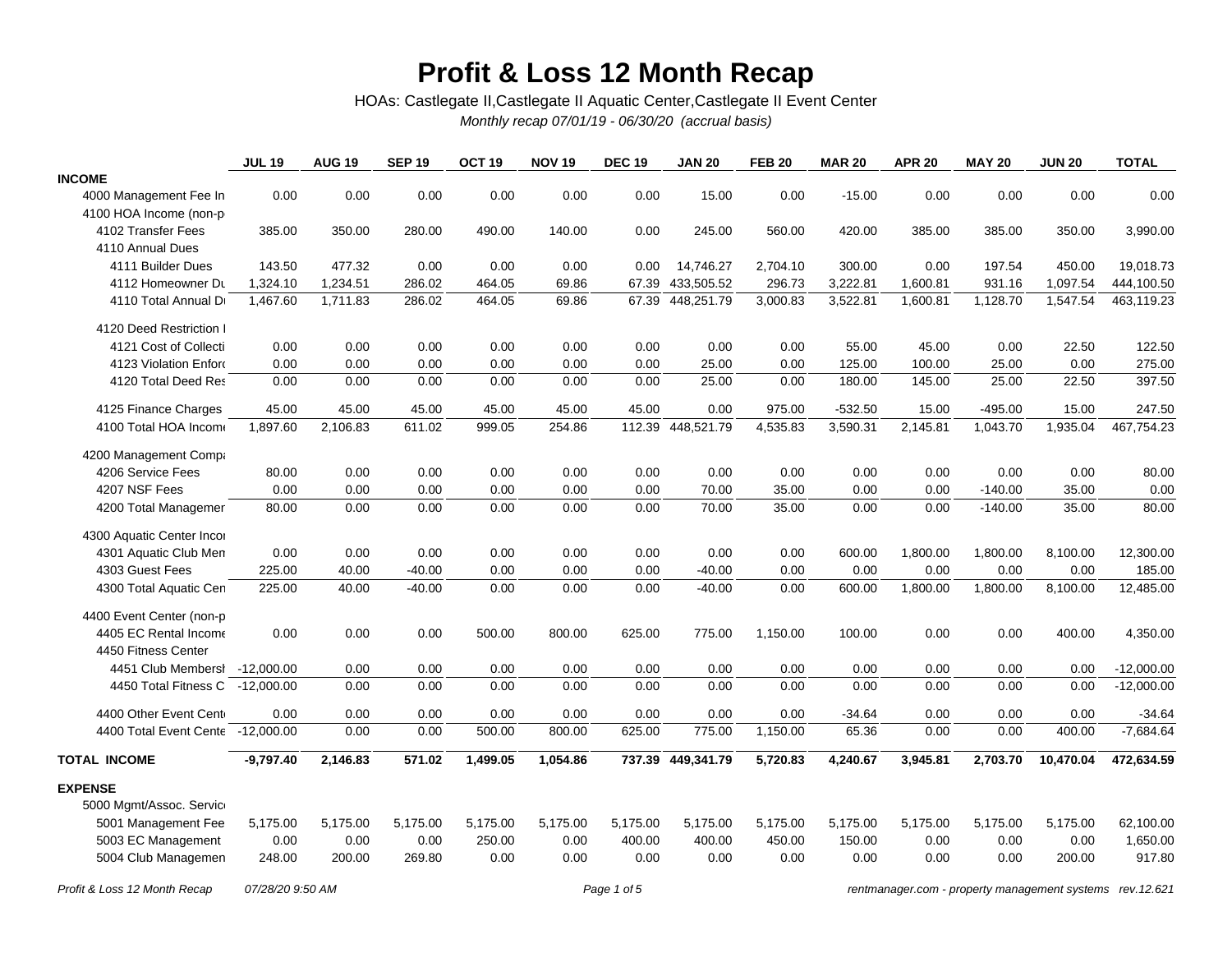|                              | <b>JUL 19</b>    | <b>AUG 19</b> | <b>SEP 19</b> | OCT <sub>19</sub> | <b>NOV 19</b> | <b>DEC 19</b> | <b>JAN 20</b> | <b>FEB 20</b> | <b>MAR 20</b> | <b>APR 20</b> | <b>MAY 20</b> | <b>JUN 20</b>                                            | <b>TOTAL</b> |
|------------------------------|------------------|---------------|---------------|-------------------|---------------|---------------|---------------|---------------|---------------|---------------|---------------|----------------------------------------------------------|--------------|
| 5000 Total Mgmt/Assoc        | 5,423.00         | 5,375.00      | 5,444.80      | 5,425.00          | 5,175.00      | 5,575.00      | 5,575.00      | 5,625.00      | 5,325.00      | 5,175.00      | 5,175.00      | 5,375.00                                                 | 64,667.80    |
| 5030 Grounds Maintenano      |                  |               |               |                   |               |               |               |               |               |               |               |                                                          |              |
| 5031 Irrigation Repair       | 0.00             | 2,179.07      | 0.00          | 627.04            | 1,053.81      | 0.00          | 0.00          | 1,186.33      | 0.00          | 881.66        | 0.00          | 425.75                                                   | 6,353.66     |
| 5032 Landscape & Turf        | 5,931.20         | 5,931.20      | 5,931.20      | 5,931.24          | 6,000.67      | 6,000.67      | 6,000.67      | 5,931.21      | 5,931.21      | 5,935.97      | 6,452.32      | 6,452.32                                                 | 72,429.88    |
| 5034 Turf Cutting            | 69.46            | 69.47         | 69.47         | 69.43             | 0.00          | 0.00          | 0.00          | 69.46         | 69.46         | 64.70         | 0.00          | 0.00                                                     | 481.45       |
| 5035 Repairs & Mainter       | 216.50           | 0.00          | 0.00          | 1,126.85          | 0.00          | 1,590.00      | 0.00          | 0.00          | 0.00          | 225.00        | 117.85        | 0.00                                                     | 3,276.20     |
| 5040 Fountains & Lake        |                  |               |               |                   |               |               |               |               |               |               |               |                                                          |              |
| 5041 Lake Dye                | 0.00             | 433.00        | 0.00          | 0.00              | 216.50        | 649.50        | 216.50        | 433.00        | 0.00          | 0.00          | 0.00          | 0.00                                                     | 1,948.50     |
| 5042 Service Mainter         | 0.00             | 0.00          | 0.00          | 162.38            | 0.00          | 0.00          | 0.00          | 0.00          | 0.00          | 0.00          | 0.00          | 0.00                                                     | 162.38       |
| 5040 Other Fountain          | 0.00             | 0.00          | 0.00          | 0.00              | 0.00          | 0.00          | 0.00          | 152.62        | 0.00          | 0.00          | 0.00          | 0.00                                                     | 152.62       |
| 5040 Total Fountains         | 0.00             | 433.00        | 0.00          | 162.38            | 216.50        | 649.50        | 216.50        | 585.62        | 0.00          | 0.00          | 0.00          | 0.00                                                     | 2,263.50     |
| 5050 EC Maintenance (        |                  |               |               |                   |               |               |               |               |               |               |               |                                                          |              |
| 5051 Irrigation Repai        | 0.00             | 0.00          | 0.00          | 117.99            | 0.00          | 0.00          | 0.00          | 78.49         | 178.58        | 0.00          | 0.00          | 0.00                                                     | 375.06       |
| 5054 Repairs & Main          | 0.00             | $-7,423.14$   | 0.00          | 4,624.64          | 162.38        | 0.00          | 0.00          | 322.38        | 120.00        | 0.00          | 162.38        | 0.00                                                     | $-2,031.36$  |
| 5055 Janitorial (EC)         | 0.00             | 0.00          | 0.00          | 181.86            | 0.00          | 195.47        | 96.81         | 19.59         | $-34.64$      | 0.00          | 0.00          | 0.00                                                     | 459.09       |
| 5057 Landscaping (I          | 37.89            | 863.30        | 480.36        | 431.65            | 431.65        | 431.65        | 431.65        | 431.65        | 431.65        | 431.65        | 0.00          | 0.00                                                     | 4,403.10     |
| 5050 Total EC Maint          | 37.89            | $-6,559.84$   | 480.36        | 5,356.14          | 594.03        | 627.12        | 528.46        | 852.11        | 695.59        | 431.65        | 162.38        | 0.00                                                     | 3,205.89     |
| 5060 AC Maintenance (        |                  |               |               |                   |               |               |               |               |               |               |               |                                                          |              |
| 5062 Landscaping (A          | 395.11           | 395.11        | 395.11        | 395.11            | 395.11        | 395.11        | 395.11        | 395.11        | 395.11        | 395.11        | 0.00          | 0.00                                                     | 3,951.10     |
| 5064 Repairs & Main          | 63.19            | 5,223.29      | 0.00          | 3,199.34          | 0.00          | 0.00          | 67.05         | 2,970.83      | 20,178.04     | 1.307.67      | 160.00        | 275.75                                                   | 33,445.16    |
| 5065 Janitorial (AC)         | 644.75           | 216.50        | 390.63        | 378.88            | 0.00          | 0.00          | 0.00          | 0.00          | 0.00          | 0.00          | 0.00          | 0.00                                                     | 1,630.76     |
| 5067 Pool Cleaning           |                  |               |               |                   |               |               |               |               |               |               |               |                                                          |              |
| 5068 Summer Poc              | 2,636.91         | 2,583.82      | 2,734.22      | 1,944.23          | 0.00          | 0.00          | 0.00          | 0.00          | 0.00          | 0.00          | 1,013.20      | 1,121.41                                                 | 12,033.79    |
| 5069 Winter Pool (           | 0.00             | 0.00          | 0.00          | 0.00              | 1,208.04      | 649.50        | 0.00          | 1,948.50      | 649.50        | 649.50        | 0.00          | 0.00                                                     | 5,105.04     |
| 5067 Total Pool Cl           | 2,636.91         | 2,583.82      | 2,734.22      | 1,944.23          | 1,208.04      | 649.50        | 0.00          | 1,948.50      | 649.50        | 649.50        | 1,013.20      | 1,121.41                                                 | 17,138.83    |
| 5060 Total AC Maint          | 3,739.96         | 8,418.72      | 3,519.96      | 5,917.56          | 1,603.15      | 1,044.61      | 462.16        | 5,314.44      | 21,222.65     | 2,352.28      | 1,173.20      | 1,397.16                                                 | 56,165.85    |
| 5030 Total Grounds Ma        | 9,995.01         | 10,471.62     | 10,000.99     | 19,190.64         | 9,468.16      | 9,911.90      | 7,207.79      | 13,939.17     | 27,918.91     | 9,891.26      | 7,905.75      | 8,275.23                                                 | 144,176.43   |
| 5070 Insurance Expense       |                  |               |               |                   |               |               |               |               |               |               |               |                                                          |              |
| 5071 Commercial Prope        | 0.00             | 0.00          | 0.00          | 0.00              | 0.00          | 0.00          | 0.00          | 0.00          | 0.00          | 0.00          | 7,007.00      | 0.00                                                     | 7,007.00     |
| 5075 Flood Insurance         | 0.00             | 0.00          | 0.00          | 0.00              | 1,250.00      | 0.00          | 0.00          | 0.00          | 0.00          | 0.00          | 0.00          | 0.00                                                     | 1,250.00     |
| 5070 Total Insurance E       | 0.00             | 0.00          | 0.00          | 0.00              | 1,250.00      | 0.00          | 0.00          | 0.00          | 0.00          | 0.00          | 7,007.00      | 0.00                                                     | 8,257.00     |
| 5080 Legal and Other Pro     |                  |               |               |                   |               |               |               |               |               |               |               |                                                          |              |
| 5082 Legal Fees              | 0.00             | 0.00          | 0.00          | 125.00            | 0.00          | 0.00          | 425.00        | 0.00          | 0.00          | 0.00          | 175.00        | 200.00                                                   | 925.00       |
| 5080 Total Legal and O       | 0.00             | 0.00          | 0.00          | 125.00            | 0.00          | 0.00          | 425.00        | 0.00          | 0.00          | 0.00          | 175.00        | 200.00                                                   | 925.00       |
| 5100 Repairs & Maintenar     |                  |               |               |                   |               |               |               |               |               |               |               |                                                          |              |
| 5104 Maintenance             | 0.00             | 0.00          | 0.00          | 0.00              | 0.00          | 0.00          | 0.00          | 0.00          | 0.00          | 248.13        | 0.00          | 0.00                                                     | 248.13       |
| 5109 Miscellaneous Re        | 0.00             | 0.00          | 0.00          | 0.00              | 0.00          | 0.00          | 187.16        | 0.00          | 0.00          | 0.00          | 0.00          | 0.00                                                     | 187.16       |
| 5100 Total Repairs & M       | 0.00             | 0.00          | 0.00          | 0.00              | 0.00          | 0.00          | 187.16        | 0.00          | 0.00          | 248.13        | 0.00          | 0.00                                                     | 435.29       |
| 5200 Supplies Expense        |                  |               |               |                   |               |               |               |               |               |               |               |                                                          |              |
| 5201 Event Center Sup        | 0.00             | 0.00          | 0.00          | 56.28             | 0.00          | 0.00          | 0.00          | 0.00          | 0.00          | 0.00          | 0.00          | 0.00                                                     | 56.28        |
| Profit & Loss 12 Month Recap | 07/28/20 9:50 AM |               |               |                   |               | Page 2 of 5   |               |               |               |               |               | rentmanager.com - property management systems rev.12.621 |              |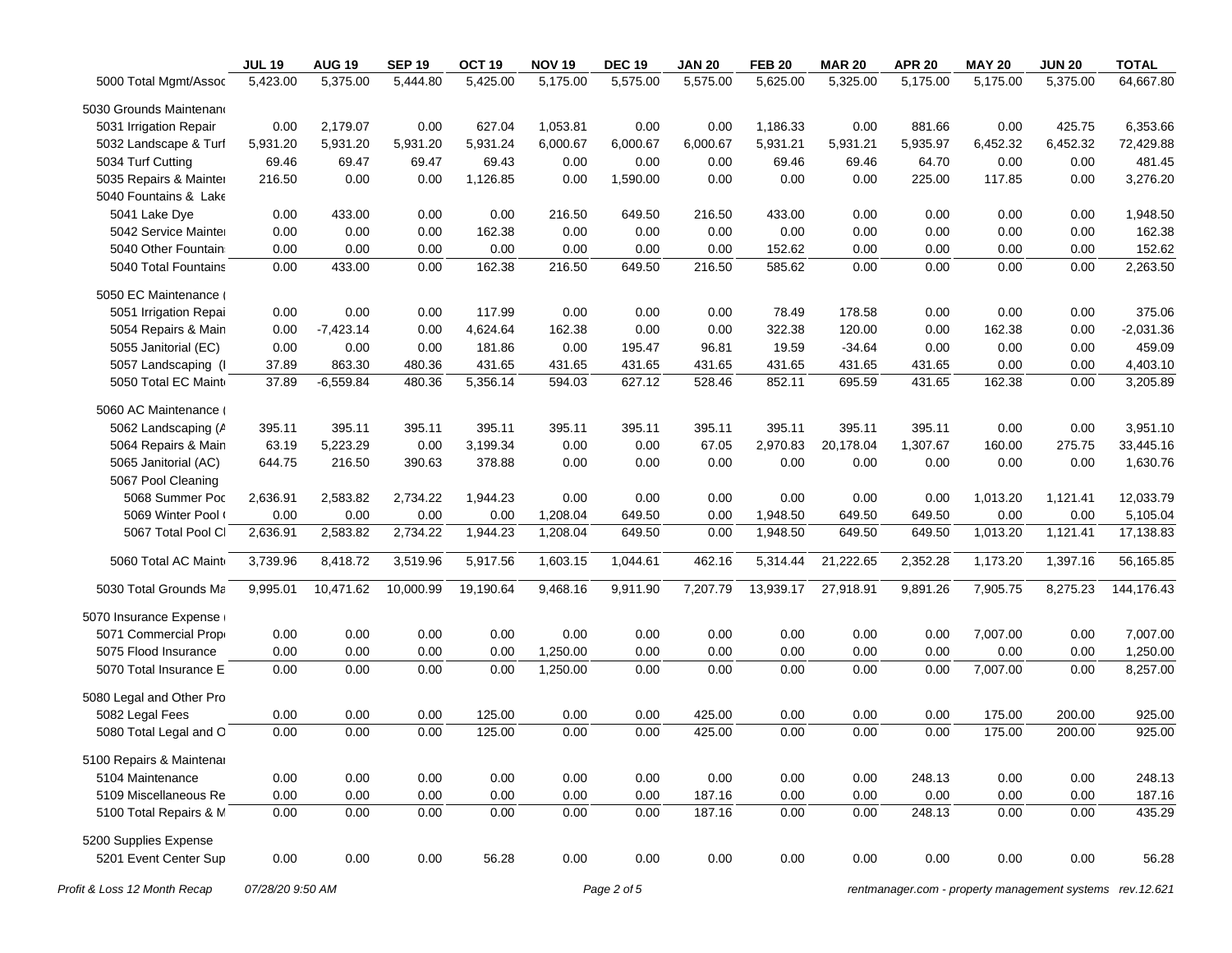|                            | <b>JUL 19</b> | <b>AUG 19</b> | <b>SEP 19</b> | OCT <sub>19</sub> | <b>NOV 19</b> | <b>DEC 19</b> | <b>JAN 20</b> | <b>FEB 20</b> | <b>MAR 20</b> | <b>APR 20</b> | <b>MAY 20</b> | <b>JUN 20</b> | <b>TOTAL</b> |
|----------------------------|---------------|---------------|---------------|-------------------|---------------|---------------|---------------|---------------|---------------|---------------|---------------|---------------|--------------|
| 5210 Aquatic Center Su     |               |               |               |                   |               |               |               |               |               |               |               |               |              |
| 5212 Pool & AC Sup         | 0.00          | 17.82         | 34.94         | 0.00              | 0.00          | 0.00          | 0.00          | 0.00          | 0.00          | 0.00          | 0.00          | 0.00          | 52.76        |
| 5210 Other Aquatic (       | 0.00          | 0.00          | 0.00          | 129.86            | 0.00          | 0.00          | 0.00          | 0.00          | 0.00          | 0.00          | 256.70        | 451.19        | 837.75       |
| 5210 Total Aquatic C       | 0.00          | 17.82         | 34.94         | 129.86            | 0.00          | 0.00          | 0.00          | 0.00          | 0.00          | 0.00          | 256.70        | 451.19        | 890.51       |
| 5200 Total Supplies Ex     | 0.00          | 17.82         | 34.94         | 186.14            | 0.00          | 0.00          | 0.00          | 0.00          | 0.00          | 0.00          | 256.70        | 451.19        | 946.79       |
| 5300 Taxes Expense (nor    |               |               |               |                   |               |               |               |               |               |               |               |               |              |
| 5301 Property Taxes        | 0.00          | 0.00          | 0.00          | 0.00              | 29.51         | 0.00          | 0.00          | 0.00          | 0.00          | 0.00          | 0.00          | 0.00          | 29.51        |
| 5303 Other Taxes           | 0.00          | 339.29        | 0.00          | 0.00              | 0.00          | 0.00          | 0.00          | 0.00          | 0.00          | 0.00          | 0.00          | 0.00          | 339.29       |
| 5304 Payroll Taxes         | 306.95        | 0.00          | 0.00          | 754.00            | 0.00          | 0.00          | 34.23         | 0.00          | 0.00          | 0.00          | 0.00          | 60.00         | 1,155.18     |
| 5300 Total Taxes Exper     | 306.95        | 339.29        | 0.00          | 754.00            | 29.51         | 0.00          | 34.23         | 0.00          | 0.00          | 0.00          | 0.00          | 60.00         | 1,523.98     |
| 5400 Utilities Expense (nc |               |               |               |                   |               |               |               |               |               |               |               |               |              |
| 5401 Electric              | 1,142.36      | 418.82        | 288.50        | 668.47            | 295.71        | 1,057.75      | 1,403.91      | 1,212.16      | 1,052.57      | 1,053.92      | 1,576.46      | 1,326.67      | 11,497.30    |
| 5402 Sprinkler             | 1,882.64      | 4,006.27      | 4,994.44      | 4,730.60          | 1,318.46      | 3,852.15      | 357.44        | 1,117.14      | 935.10        | 804.53        | 1,400.67      | 2,467.66      | 27,867.10    |
| 5403 Water & Sewage        | 10.80         | 10.80         | 14.27         | 10.80             | 17.63         | 12.40         | 17.56         | 13.46         | 5.55          | 17.77         | 13.65         | 16.46         | 161.15       |
| 5410 Aquatic Center Ut     |               |               |               |                   |               |               |               |               |               |               |               |               |              |
| 5411 Electric (AC)         | 55.75         | 300.00        | 461.96        | 258.84            | 520.35        | 410.94        | 242.24        | 458.75        | 411.44        | 652.27        | 337.64        | 373.43        | 4,483.61     |
| 5412 Internet & Phor       | 192.94        | 194.21        | 194.21        | 201.21            | 201.38        | 356.38        | 201.36        | 200.43        | 200.43        | 0.00          | 201.14        | 201.14        | 2,344.83     |
| 5414 Sprinkler (AC)        | 50.47         | 74.30         | 134.19        | 118.07            | 67.87         | 68.07         | 68.07         | 68.07         | 67.87         | 49.07         | 86.67         | 86.67         | 939.39       |
| 5415 Water & Sewac         | 74.88         | 65.07         | 46.08         | 106.40            | 66.66         | 46.96         | 38.67         | 56.81         | 66.53         | 51.23         | 47.54         | 47.01         | 713.84       |
| 5410 Total Aquatic C       | 374.04        | 633.58        | 836.44        | 684.52            | 856.26        | 882.35        | 550.34        | 784.06        | 746.27        | 752.57        | 672.99        | 708.25        | 8,481.67     |
| 5420 Event Center Utili    |               |               |               |                   |               |               |               |               |               |               |               |               |              |
| 5421 Electric (EC)         | 530.09        | 578.53        | 601.40        | 509.43            | 555.35        | 626.97        | 680.57        | 710.09        | 128.59        | 246.64        | 558.56        | 529.36        | 6,255.58     |
| 5422 Internet & Teler      | 120.52        | 241.04        | 0.00          | 120.52            | 125.97        | 125.97        | 125.97        | 125.97        | 328.58        | 127.06        | 127.06        | 127.06        | 1,695.72     |
| 5424 Sprinkler (EC)        | 124.31        | 189.63        | 191.50        | 178.27            | 512.38        | 77.35         | 15.60         | 81.33         | 30.63         | 35.70         | 203.01        | 206.61        | 1,846.32     |
| 5425 Water & Sewac         | 272.70        | 309.38        | 432.74        | 368.70            | 48.04         | 244.99        | 0.00          | 48.44         | 6.45          | 17.01         | 32.84         | 33.00         | 1,814.29     |
| 5420 Total Event Cer       | 1,047.62      | 1,318.58      | 1,225.64      | 1,176.92          | 1,241.74      | 1,075.28      | 822.14        | 965.83        | 494.25        | 426.41        | 921.47        | 896.03        | 11,611.91    |
| 5400 Total Utilities Expr  | 4,457.46      | 6,388.05      | 7,359.29      | 7,271.31          | 3,729.80      | 6,879.93      | 3,151.39      | 4,092.65      | 3,233.74      | 3,055.20      | 4,585.24      | 5,415.07      | 59,619.13    |
| 5450 Alarm/Security        |               |               |               |                   |               |               |               |               |               |               |               |               |              |
| 5451 Aquatic Security S    | 0.00          | 741.50        | 389.57        | 0.00              | 0.00          | 0.00          | 0.00          | 0.00          | 0.00          | 0.00          | 0.00          | 0.00          | 1,131.07     |
| 5455 Event Center Alar     |               |               |               |                   |               |               |               |               |               |               |               |               |              |
| 5456 Event Center F        | 0.00          | 720.00        | 0.00          | 0.00              | 645.00        | 0.00          | 0.00          | 0.00          | 0.00          | 0.00          | 720.00        | 0.00          | 2,085.00     |
| 5457 Event Center S        | 0.00          | 0.00          | 0.00          | 0.00              | 0.00          | 0.00          | 0.00          | 0.00          | 519.47        | 0.00          | 0.00          | 0.00          | 519.47       |
| 5455 Other Event Ce        | 0.00          | 0.00          | 0.00          | 102.84            | 102.84        | 0.00          | 308.52        | 0.00          | 0.00          | 0.00          | 0.00          | 0.00          | 514.20       |
| 5455 Total Event Cer       | 0.00          | 720.00        | 0.00          | 102.84            | 747.84        | 0.00          | 308.52        | 0.00          | 519.47        | 0.00          | 720.00        | 0.00          | 3,118.67     |
| 5450 Total Alarm/Secur     | 0.00          | 1,461.50      | 389.57        | 102.84            | 747.84        | 0.00          | 308.52        | 0.00          | 519.47        | 0.00          | 720.00        | 0.00          | 4,249.74     |
| 5600 Office Expense (non   |               |               |               |                   |               |               |               |               |               |               |               |               |              |
| 5601 Office supplies       | 0.00          | 29.22         | 0.00          | 161.78            | 0.00          | 0.00          | 62.07         | 0.00          | 0.00          | 0.00          | 0.00          | 0.00          | 253.07       |
| 5602 Meeting Expense       | 74.28         | 0.00          | 130.00        | 180.00            | 0.00          | 0.00          | 0.00          | 0.00          | 0.00          | 0.00          | 0.00          | 0.00          | 384.28       |
| 5605 Postage & Mail O      | 2.58          | 27.58         | 623.49        | 3.00              | 0.00          | 6.00          | 326.26        | 195.00        | 113.27        | 39.65         | 27.32         | 16.27         | 1,380.42     |
| 5600 Total Office Exper    | 76.86         | 56.80         | 753.49        | 344.78            | 0.00          | 6.00          | 388.33        | 195.00        | 113.27        | 39.65         | 27.32         | 16.27         | 2,017.77     |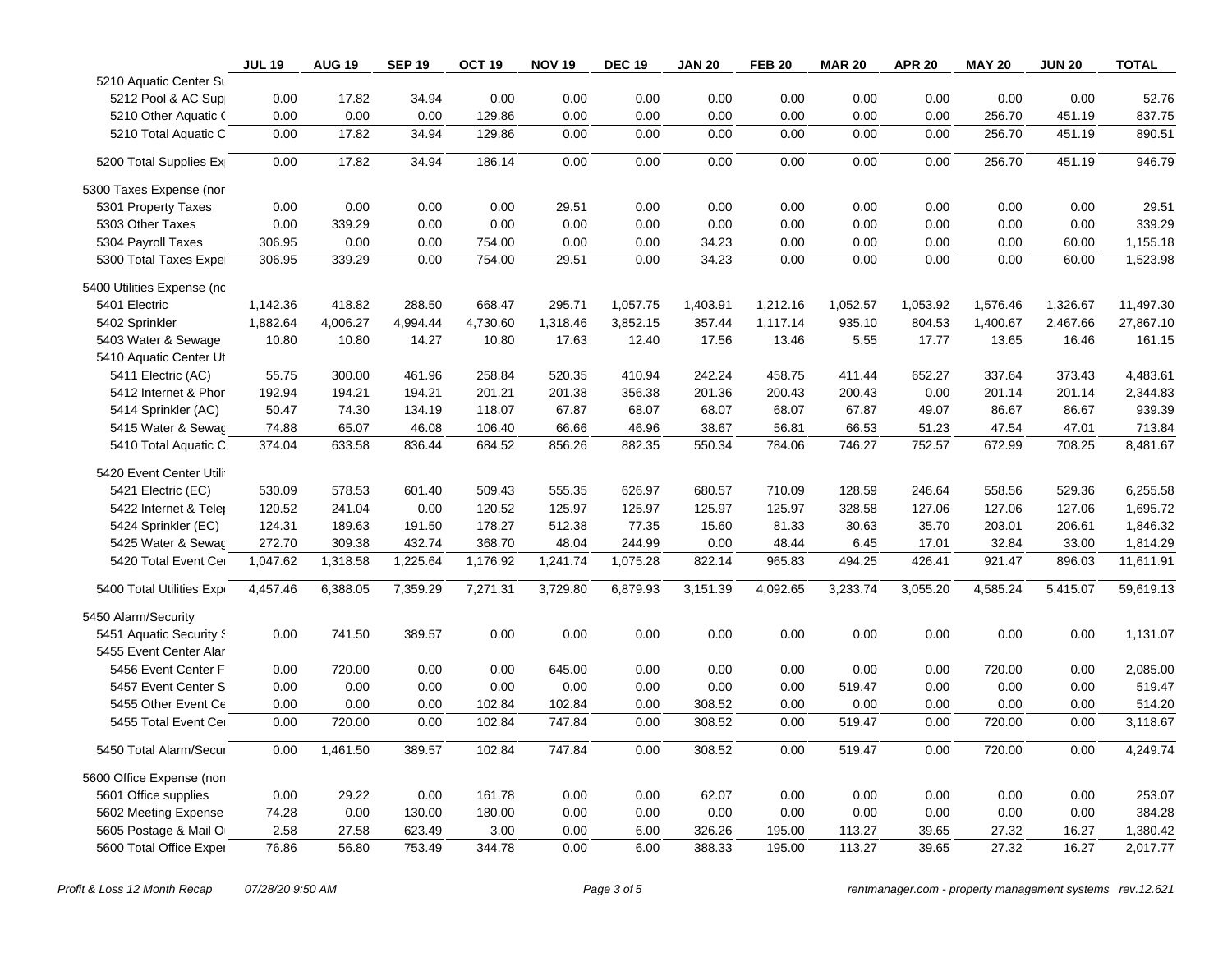|                          | <b>JUL 19</b> | <b>AUG 19</b> | <b>SEP 19</b> | OCT <sub>19</sub> | <b>NOV 19</b> | <b>DEC 19</b> | <b>JAN 20</b>         | <b>FEB 20</b> | <b>MAR 20</b> | <b>APR 20</b> | <b>MAY 20</b> | <b>JUN 20</b> | <b>TOTAL</b> |
|--------------------------|---------------|---------------|---------------|-------------------|---------------|---------------|-----------------------|---------------|---------------|---------------|---------------|---------------|--------------|
| 5700 General Expenses (i |               |               |               |                   |               |               |                       |               |               |               |               |               |              |
| 5702 Capital Improvem    | 0.00          | 0.00          | 0.00          | 0.00              | 11,824.75     | 0.00          | 0.00                  | 0.00          | 0.00          | 0.00          | 0.00          | 0.00          | 11,824.75    |
| 5710 Wages, Salary       |               |               |               |                   |               |               |                       |               |               |               |               |               |              |
| 5712 Pool Staff Wag      | 1,431.74      | 1,761.76      | 294.14        | 0.00              | 0.00          | 0.00          | 0.00                  | 0.00          | 0.00          | 0.00          | 0.00          | 1,067.21      | 4,554.85     |
| 5710 Total Wages, S      | 1,431.74      | 1,761.76      | 294.14        | 0.00              | 0.00          | 0.00          | 0.00                  | 0.00          | 0.00          | 0.00          | 0.00          | 1,067.21      | 4,554.85     |
| 5700 Total General Exp   | 1,431.74      | 1,761.76      | 294.14        | 0.00              | 11,824.75     | 0.00          | 0.00                  | 0.00          | 0.00          | 0.00          | 0.00          | 1,067.21      | 16,379.60    |
| 5800 Other Expenses      |               |               |               |                   |               |               |                       |               |               |               |               |               |              |
| 5801 Bank Fees           | 35.00         | 0.00          | 35.00         | 0.00              | 0.00          | 0.00          | 40.00                 | 0.00          | 0.00          | 0.00          | 0.00          | 0.00          | 110.00       |
| 5802 Dues & Subscripti   | 0.00          | 0.00          | 48.00         | 0.00              | 0.00          | 0.00          | 0.00                  | 0.00          | 0.00          | 0.00          | 635.04        | 0.00          | 683.04       |
| 5803 Flags, Decoration   | 36.13         | 272.57        | 0.00          | 0.00              | 0.00          | 351.81        | 0.00                  | 0.00          | 0.00          | 0.00          | 0.00          | 0.00          | 660.51       |
| 5800 Total Other Exper   | 71.13         | 272.57        | 83.00         | 0.00              | 0.00          | 351.81        | 40.00                 | 0.00          | 0.00          | 0.00          | 635.04        | 0.00          | 1,453.55     |
| 5850 Website             | 0.00          | 0.00          | 0.00          | 0.00              | 0.00          | 0.00          | 153.25                | 44.02         | 0.00          | 0.00          | 0.00          | 0.00          | 197.27       |
| 5900 Storage/Rental Expe | 90.00         | 90.00         | 90.00         | 90.00             | 90.00         | 90.00         | 90.00                 | 90.00         | 90.00         | 90.00         | 90.00         | 90.00         | 1,080.00     |
| TOTAL EXPENSE            | 21,852.15     | 26,234.41     | 24,450.22     | 33,489.71         | 32,315.06     | 22,814.64     | 17,560.67             | 23,985.84     | 37,200.39     | 18,499.24     | 26,577.05     | 20,949.97     | 305,929.35   |
| NOI                      | $-31,649.55$  | $-24,087.58$  | $-23,879.20$  | $-31,990.66$      | $-31,260.20$  |               | -22,077.25 431,781.12 | $-18,265.01$  | $-32,959.72$  | $-14,553.43$  | $-23,873.35$  | $-10,479.93$  | 166,705.24   |
| <b>N/O EXPENSE</b>       |               |               |               |                   |               |               |                       |               |               |               |               |               |              |
| 6230 Interest Expense    | 8,204.32      | 8,204.32      | 7,939.66      | 8,204.32          | 7,939.66      | 8,204.32      | 8,204.32              | 7,675.00      | 8,204.32      | 7,524.66      | 7,775.49      | 7,524.66      | 95,605.05    |
| TOTAL N/O EXPENSE        | 8,204.32      | 8,204.32      | 7,939.66      | 8,204.32          | 7,939.66      | 8,204.32      | 8,204.32              | 7,675.00      | 8,204.32      | 7,524.66      | 7,775.49      | 7,524.66      | 95,605.05    |
| <b>NET INCOME</b>        | $-39,853.87$  | $-32,291.90$  | $-31,818.86$  | -40,194.98        | -39,199.86    |               | -30,281.57 423,576.80 | $-25,940.01$  | -41,164.04    | -22,078.09    | $-31,648.84$  | $-18,004.59$  | 71,100.19    |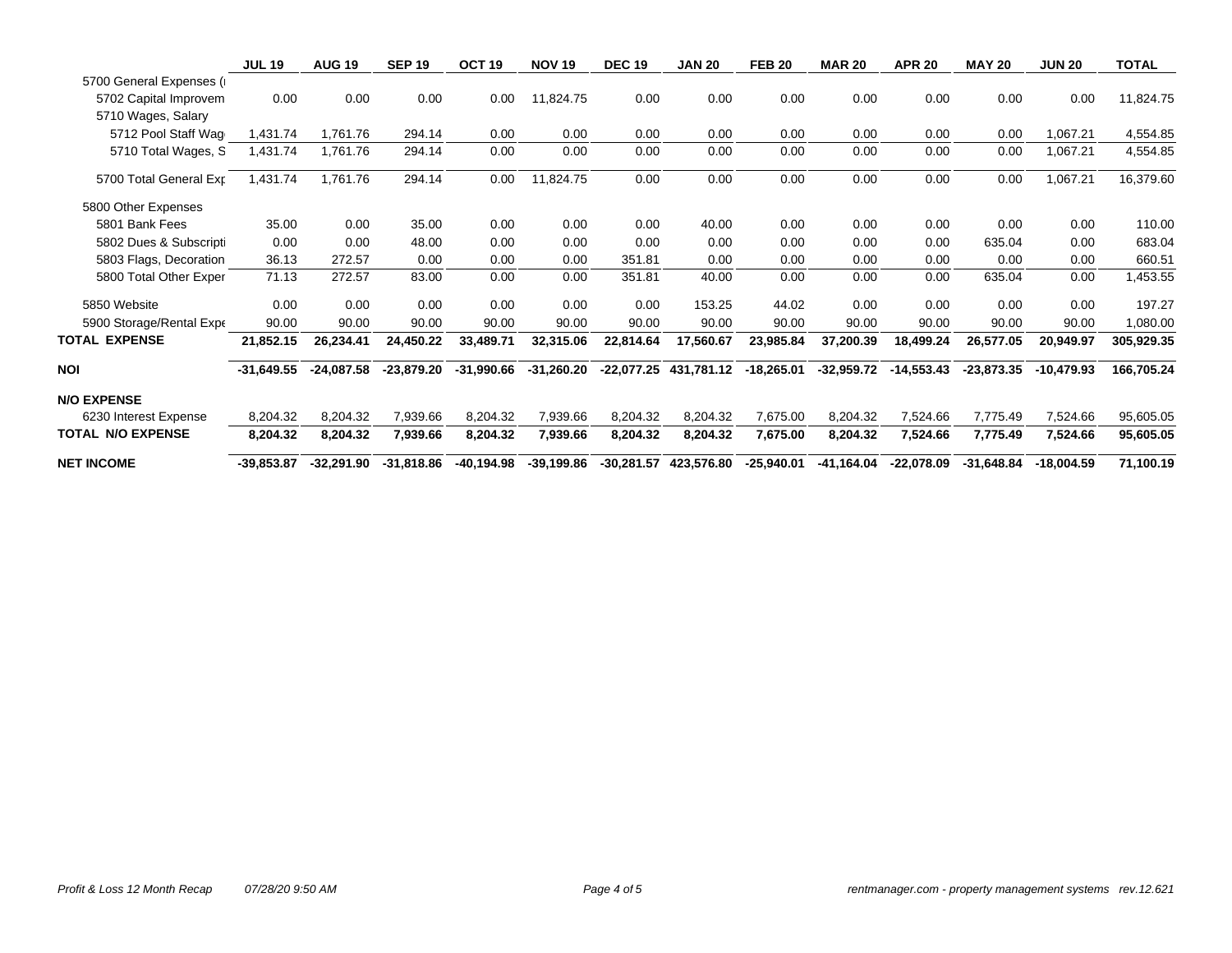|                           | <b>JUL 19</b> | <b>AUG 19</b> | <b>SEP 19</b> | OCT <sub>19</sub> | <b>NOV 19</b> | <b>DEC 19</b> | <b>JAN 20</b>         | <b>FEB 20</b> | <b>MAR 20</b> | <b>APR 20</b> | <b>MAY 20</b> | <b>JUN 20</b> | <b>TOTAL</b> |
|---------------------------|---------------|---------------|---------------|-------------------|---------------|---------------|-----------------------|---------------|---------------|---------------|---------------|---------------|--------------|
| <b>NET INCOME SUMMARY</b> |               |               |               |                   |               |               |                       |               |               |               |               |               |              |
| Income                    | -9.797.40     | 2.146.83      | 571.02        | .499.05           | 1.054.86      |               | 737.39 449.341.79     | 5.720.83      | 4.240.67      | 3.945.81      | 2.703.70      | 10.470.04     | 472.634.59   |
| Expense                   | -21.852.15    | $-26.234.41$  | -24.450.22    | $-33.489.71$      | $-32.315.06$  | -22.814.64    | -17.560.67            | -23.985.84    | -37.200.39    | -18.499.24    | $-26.577.05$  | $-20.949.97$  | -305.929.35  |
| Net Operating Income      | -31.649.55    | -24.087.58    | -23.879.20    | -31.990.66        | -31.260.20    |               | -22.077.25 431.781.12 | -18.265.01    | -32.959.72    | -14.553.43    | -23.873.35    | -10.479.93    | 166.705.24   |
| Non Operating Expense     | $-8.204.32$   | $-8.204.32$   | $-7.939.66$   | $-8.204.32$       | $-7.939.66$   | -8,204.32     | $-8.204.32$           | $-7.675.00$   | $-8,204.32$   | $-7.524.66$   | -7.775.49     | $-7.524.66$   | $-95.605.05$ |
| <b>NET INCOME</b>         | -39.853.87    | -32.291.90    | -31.818.86    | -40.194.98        | -39.199.86    |               | -30.281.57 423.576.80 | -25.940.01    | -41.164.04    | -22.078.09    | -31.648.84    | -18.004.59    | 71.100.19    |

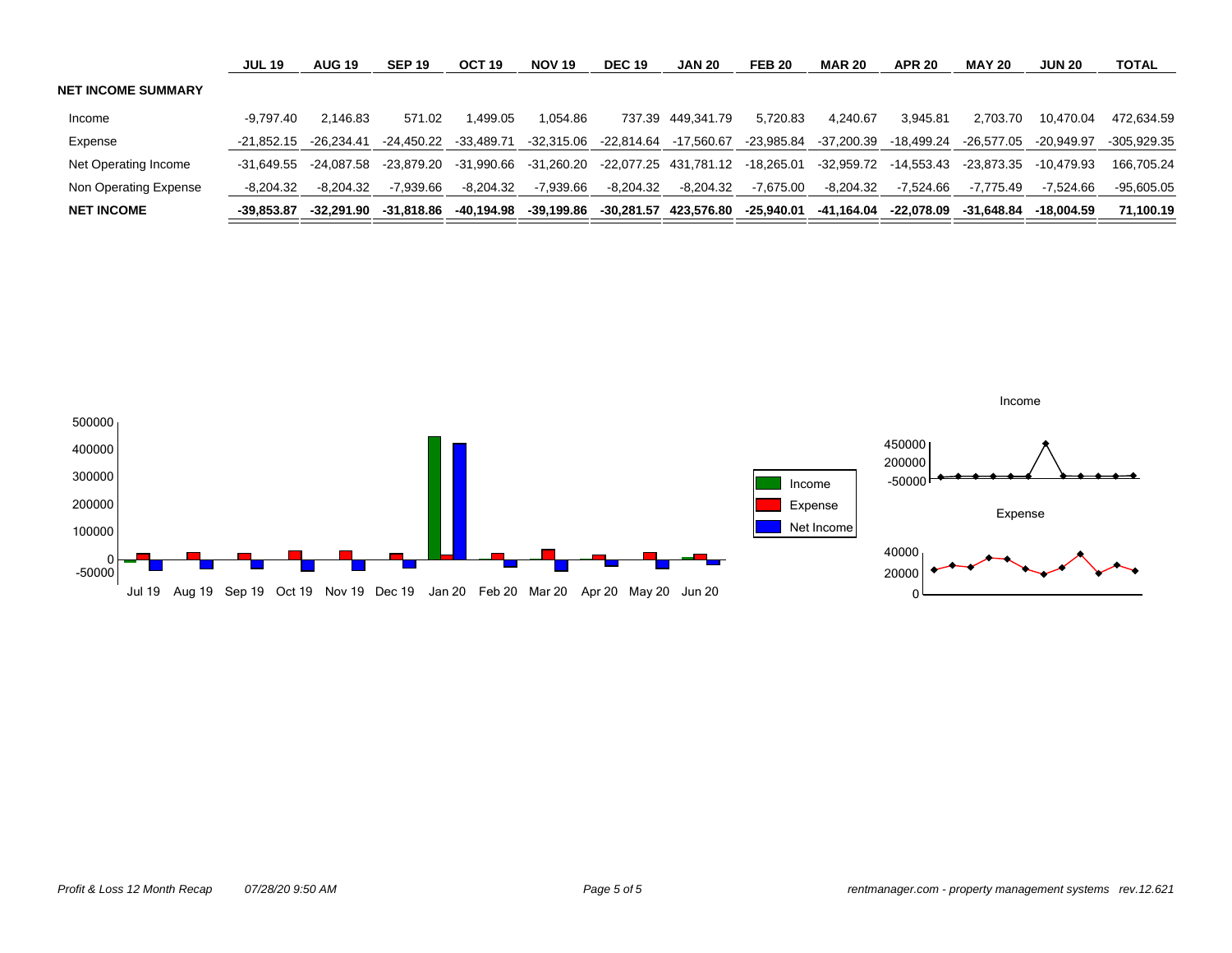# **Trial Balance Activity**

#### *Date Range: 06/01/20 - 06/30/20 (accrual basis)* HOAs: Castlegate II,Castlegate II Aquatic Center,Castlegate II Event Center

| <b>Account</b>                     | <b>Beginning Balance</b> | <b>Debit</b> | <b>Credit</b> | <b>Ending Balance</b> |
|------------------------------------|--------------------------|--------------|---------------|-----------------------|
| 1001 Castlegate II 6919            | 245,630.28               |              | 30,954.26     | 214,676.02            |
| 1100 Accounts Receivable           | 13,823.69                |              | 2,861.80      | 10,961.89             |
| 1200 Undeposited Funds             | 300.00                   |              | 300.00        | 0.00                  |
| 1501 Castlegate II Aquatic Center  | 805,732.00               |              |               | 805,732.00            |
| 1502 Castlegate II Event Center    | 687,303.74               |              |               | 687,303.74            |
| 2000 Accounts Payable              | $-10,371.37$             | 16,411.47    |               | 6,040.10              |
| 2004 Other Payables                | $-252.50$                |              |               | $-252.50$             |
| 2010 Security Deposits             | $-600.00$                |              | 300.00        | $-900.00$             |
| 2201 N/P TB&T                      | $-1,504,932.50$          |              |               | $-1,504,932.50$       |
| 3001 Retained Earnings             | 66,112.48                |              |               | 66,112.48             |
| 4102 Transfer Fees                 | $-1,995.00$              |              | 350.00        | $-2,345.00$           |
| 4111 Builder Dues                  | $-17,947.91$             |              | 450.00        | $-18,397.91$          |
| 4112 Homeowner Dues                | -439,557.03              |              | 1,097.54      | $-440,654.57$         |
| 4121 Cost of Collection            | $-100.00$                |              | 22.50         | $-122.50$             |
| 4123 Violation Enforcement         | $-275.00$                |              |               | $-275.00$             |
| 4125 Finance Charges               | 37.50                    |              | 15.00         | 22.50                 |
| 4207 NSF Fees                      | 35.00                    |              | 35.00         | 0.00                  |
| 4301 Aquatic Club Membership       | $-4,200.00$              |              | 8,100.00      | $-12,300.00$          |
| 4303 Guest Fees                    | 40.00                    |              |               | 40.00                 |
| 4400 Event Center (non-posting)    | 34.64                    |              |               | 34.64                 |
| 4405 EC Rental Income              | $-2,025.00$              |              | 400.00        | $-2,425.00$           |
| 5001 Management Fees               | 25,875.00                | 5,175.00     |               | 31,050.00             |
| 5003 EC Management Fees            | 1,000.00                 |              |               | 1,000.00              |
| 5004 Club Management               | 0.00                     | 200.00       |               | 200.00                |
| 5031 Irrigation Repair             | 2,067.99                 | 425.75       |               | 2,493.74              |
| 5032 Landscape & Turf Maintenance  | 30,251.38                | 6,452.32     |               | 36,703.70             |
| 5034 Turf Cutting                  | 203.62                   |              |               | 203.62                |
| 5035 Repairs & Maintenance         | 342.85                   |              |               | 342.85                |
| 5040 Fountains & Lakes             | 152.62                   |              |               | 152.62                |
| 5041 Lake Dye                      | 649.50                   |              |               | 649.50                |
| 5051 Irrigation Repair (EC)        | 257.07                   |              |               | 257.07                |
| 5054 Repairs & Maintenance (EC)    | 604.76                   |              |               | 604.76                |
| 5055 Janitorial (EC)               | 81.76                    |              |               | 81.76                 |
| 5057 Landscaping (EC)              | 1,726.60                 |              |               | 1,726.60              |
| 5062 Landscaping (AC)              | 1,580.44                 |              |               | 1,580.44              |
| 5064 Repairs & Maintenance (AC)    | 24,683.59                | 275.75       |               | 24,959.34             |
| 5068 Summer Pool Cleaning          | 1,013.20                 | 1,121.41     |               | 2,134.61              |
| 5069 Winter Pool Cleaning          | 3,247.50                 |              |               | 3,247.50              |
| 5071 Commercial Property           | 7,007.00                 |              |               | 7,007.00              |
| 5082 Legal Fees                    | 600.00                   | 200.00       |               | 800.00                |
| 5104 Maintenance                   | 248.13                   |              |               | 248.13                |
| 5109 Miscellaneous Repairs Expense | 187.16                   |              |               | 187.16                |
| 5210 Aquatic Center Supplies       | 256.70                   | 451.19       |               | 707.89                |
| 5304 Payroll Taxes                 | 34.23                    | 60.00        |               | 94.23                 |
| 5401 Electric                      | 6,299.02                 | 1,326.67     |               | 7,625.69              |
| 5402 Sprinkler                     | 4,614.88                 | 2,467.66     |               | 7,082.54              |
| 5403 Water & Sewage                | 67.99                    | 16.46        |               | 84.45                 |
| 5411 Electric (AC)                 | 2,102.34                 | 373.43       |               | 2,475.77              |
| 5412 Internet & Phone (AC)         | 803.36                   | 201.14       |               | 1,004.50              |
| 5414 Sprinkler (AC)                | 339.75                   | 86.67        |               | 426.42                |
| 5415 Water & Sewage (AC)           | 260.78                   | 47.01        |               | 307.79                |
| 5421 Electric (EC)                 | 2,324.45                 | 529.36       |               | 2,853.81              |
|                                    |                          |              |               |                       |

*Trial Balance Activity 07/28/20 9:50 AM Page 1 of 2 [rentmanager.com - property management systems rev.12.621](http://www.rentmanager.com)*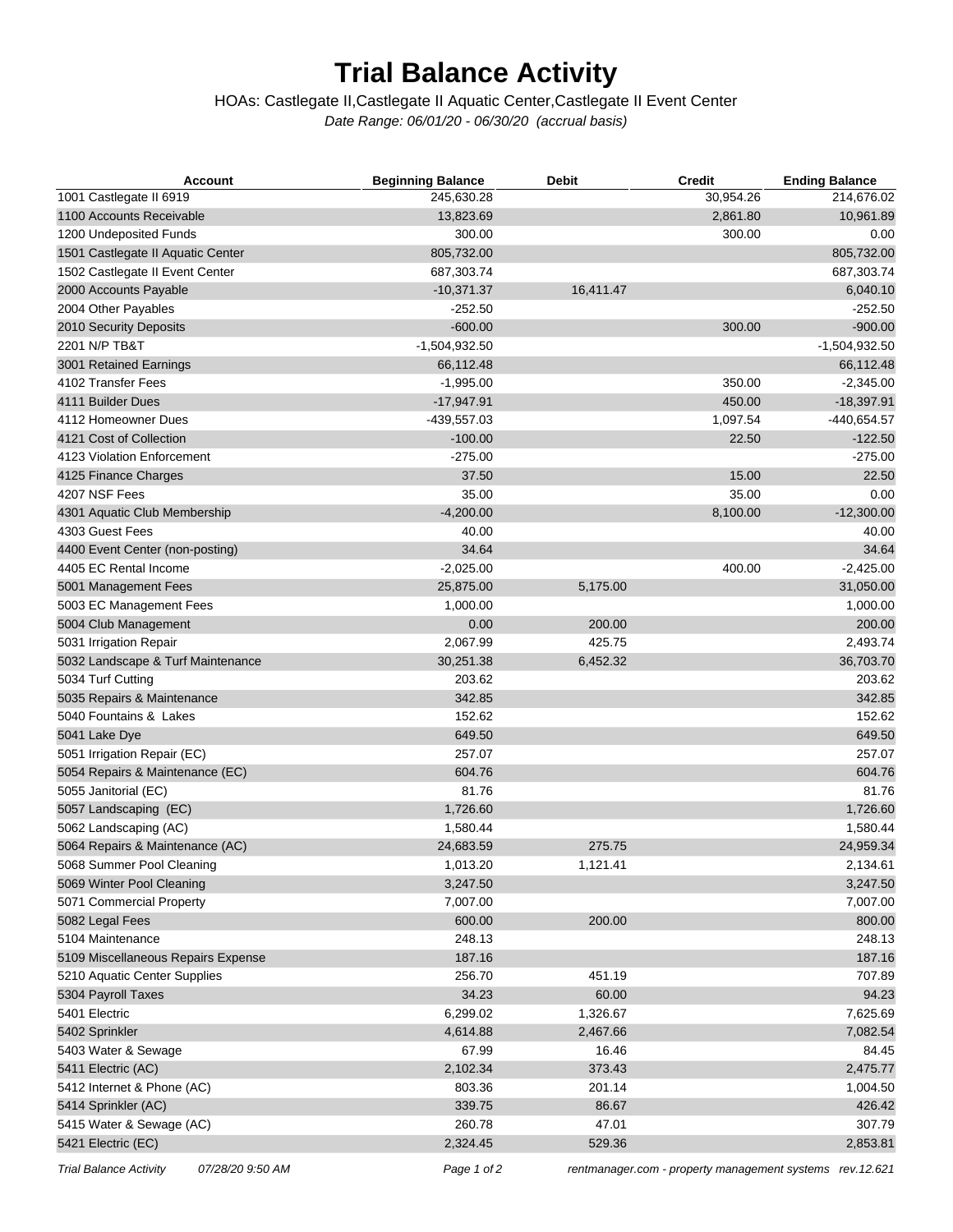| <b>Account</b>                    | <b>Beginning Balance</b> | <b>Debit</b> | <b>Credit</b> | <b>Ending Balance</b> |
|-----------------------------------|--------------------------|--------------|---------------|-----------------------|
| 5422 Internet & Telephone (EC)    | 834.64                   | 127.06       |               | 961.70                |
| 5424 Sprinkler (EC)               | 366.27                   | 206.61       |               | 572.88                |
| 5425 Water & Sewage (EC)          | 104.74                   | 33.00        |               | 137.74                |
| 5455 Event Center Alarm/Security  | 308.52                   |              |               | 308.52                |
| 5456 Event Center Fire Alarm      | 720.00                   |              |               | 720.00                |
| 5457 Event Center Security System | 519.47                   |              |               | 519.47                |
| 5601 Office supplies              | 62.07                    |              |               | 62.07                 |
| 5605 Postage & Mail Out           | 701.50                   | 16.27        |               | 717.77                |
| 5712 Pool Staff Wages             | 0.00                     | 1,067.21     |               | 1,067.21              |
| 5801 Bank Fees                    | 40.00                    |              |               | 40.00                 |
| 5802 Dues & Subscriptions         | 635.04                   |              |               | 635.04                |
| 5850 Website                      | 197.27                   |              |               | 197.27                |
| 5900 Storage/Rental Expenses      | 450.00                   | 90.00        |               | 540.00                |
| 6230 Interest Expense             | 39,383.79                | 7,524.66     |               | 46,908.45             |
|                                   | 0.00                     | 44,886.10    | 44,886.10     | 0.00                  |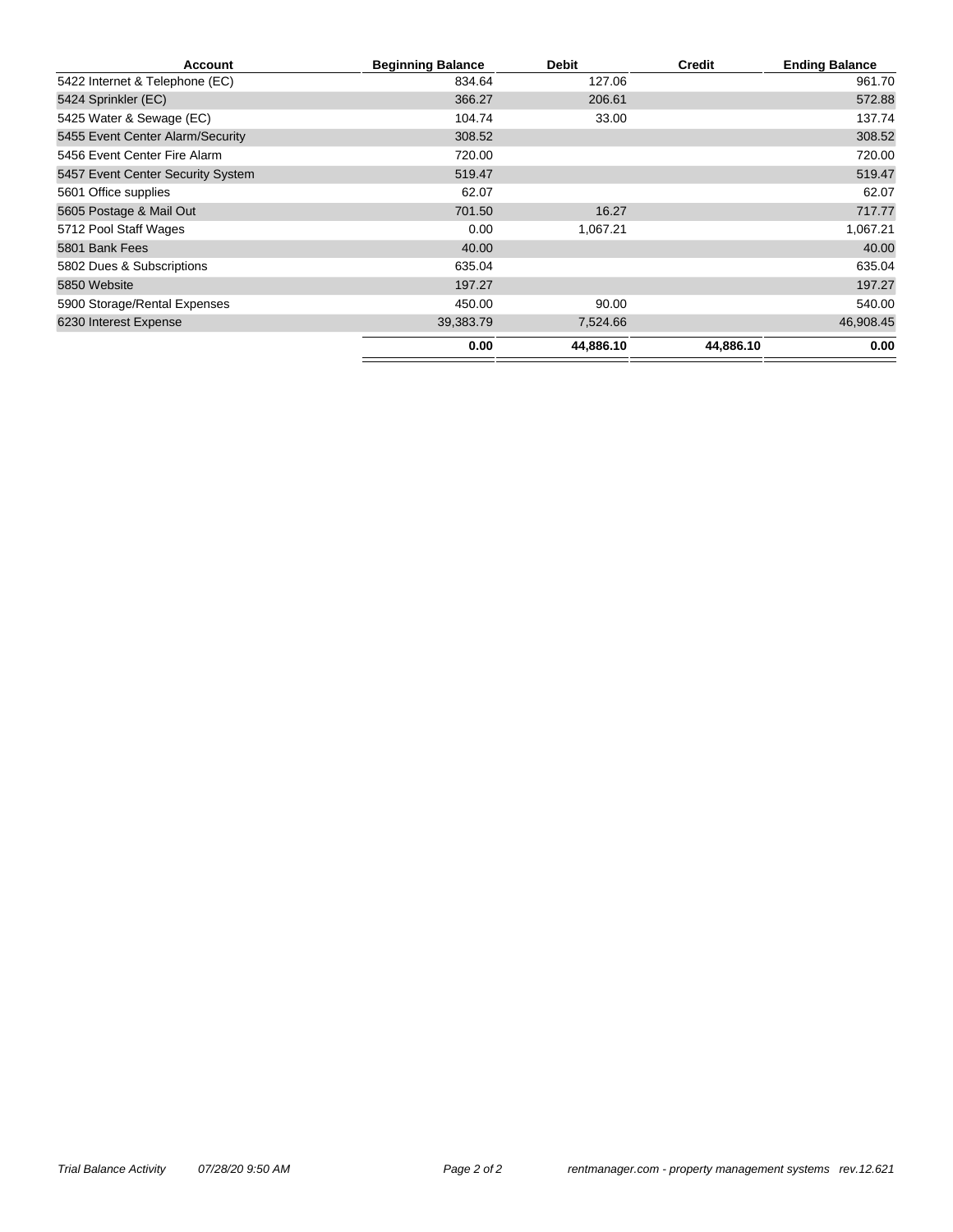# **Cash Flow**

### HOAs: Castlegate II,Castlegate II Aquatic Center,Castlegate II Event Center

*06/01/20 - 06/30/20 (accrual basis)*

|                                                      |             | % Income  |
|------------------------------------------------------|-------------|-----------|
| <b>OPERATING ACTIVITIES</b>                          |             |           |
| <b>INCOME</b>                                        |             |           |
| 4100 HOA Income (non-posting)                        |             |           |
| 4102 Transfer Fees                                   | 350.00      | 3.34 %    |
| 4110 Annual Dues                                     |             |           |
| 4111 Builder Dues                                    | 450.00      | 4.30 %    |
| 4112 Homeowner Dues                                  | 1,097.54    | 10.48%    |
| 4110 Total Annual Dues                               | 1,547.54    | 14.78%    |
| 4120 Deed Restriction Income                         |             |           |
| 4121 Cost of Collection                              | 22.50       | 0.21%     |
| 4120 Total Deed Restriction Income                   | 22.50       | 0.21%     |
| 4125 Finance Charges                                 | 15.00       | 0.14%     |
| 4100 Total HOA Income (non-posting)                  | 1,935.04    | 18.48%    |
| 4200 Management Company Income                       |             |           |
| 4207 NSF Fees                                        | 35.00       | 0.33%     |
| 4200 Total Management Company Income                 | 35.00       | 0.33%     |
| 4300 Aquatic Center Income (non-posting)             |             |           |
| 4301 Aquatic Club Membership                         | 8,100.00    | 77.36 %   |
| 4300 Total Aquatic Center Income (non-posting)       | 8,100.00    | 77.36%    |
| 4400 Event Center (non-posting)                      |             |           |
| 4405 EC Rental Income                                | 400.00      | 3.82%     |
| 4400 Total Event Center (non-posting)                | 400.00      | 3.82%     |
|                                                      |             |           |
| <b>TOTAL INCOME</b>                                  | 10,470.04   | 99.98%    |
| <b>EXPENSE</b>                                       |             |           |
|                                                      |             |           |
| 5000 Mgmt/Assoc. Service Fees                        |             |           |
| 5001 Management Fees                                 | $-5,175.00$ | $-49.43%$ |
| 5004 Club Management                                 | -200.00     | -1.91 %   |
| 5000 Total Mgmt/Assoc. Service Fees                  | $-5,375.00$ | $-51.34%$ |
| 5030 Grounds Maintenance (non-posting)               |             |           |
| 5031 Irrigation Repair                               | $-425.75$   | $-4.07%$  |
| 5032 Landscape & Turf Maintenance                    | $-6,452.32$ | $-61.63%$ |
| 5060 AC Maintenance (non-posting)                    |             |           |
| 5064 Repairs & Maintenance (AC)                      | $-275.75$   | $-2.63%$  |
| 5067 Pool Cleaning                                   |             |           |
| 5068 Summer Pool Cleaning                            | $-1,121.41$ | $-10.71%$ |
| 5067 Total Pool Cleaning                             | $-1,121.41$ | $-10.71%$ |
| 5060 Total AC Maintenance (non-posting)              | $-1,397.16$ | $-13.34%$ |
| 5030 Total Grounds Maintenance (non-posting)         | $-8,275.23$ | -79.04 %  |
| 5080 Legal and Other Professional Fees (non-posting) |             |           |
| 5082 Legal Fees                                      | $-200.00$   | $-1.91%$  |
| 5080 Total Legal and Other Professional Fees (non-   | $-200.00$   | $-1.91%$  |
| 5200 Supplies Expense                                |             |           |
| 5210 Aquatic Center Supplies                         | $-451.19$   | $-4.31%$  |
| 5200 Total Supplies Expense                          | $-451.19$   | $-4.31%$  |
| 5300 Taxes Expense (non-posting)                     |             |           |
| 5304 Payroll Taxes                                   | $-60.00$    | $-0.57%$  |
| 5300 Total Taxes Expense (non-posting)               | $-60.00$    | $-0.57%$  |
| 5400 Utilities Expense (non-posting)                 |             |           |
| 5401 Electric                                        | $-1,326.67$ | $-12.67%$ |
| 5402 Sprinkler                                       | $-2,467.66$ | $-23.57%$ |
| 5403 Water & Sewage                                  | $-16.46$    | -0.16 %   |
| 5410 Aquatic Center Utilities                        |             |           |
| 5411 Electric (AC)                                   | $-373.43$   | $-3.57%$  |
| 5412 Internet & Phone (AC)                           | $-201.14$   | -1.92 %   |
| 5414 Sprinkler (AC)                                  | -86.67      | $-0.83%$  |
| 5415 Water & Sewage (AC)                             | $-47.01$    | $-0.45%$  |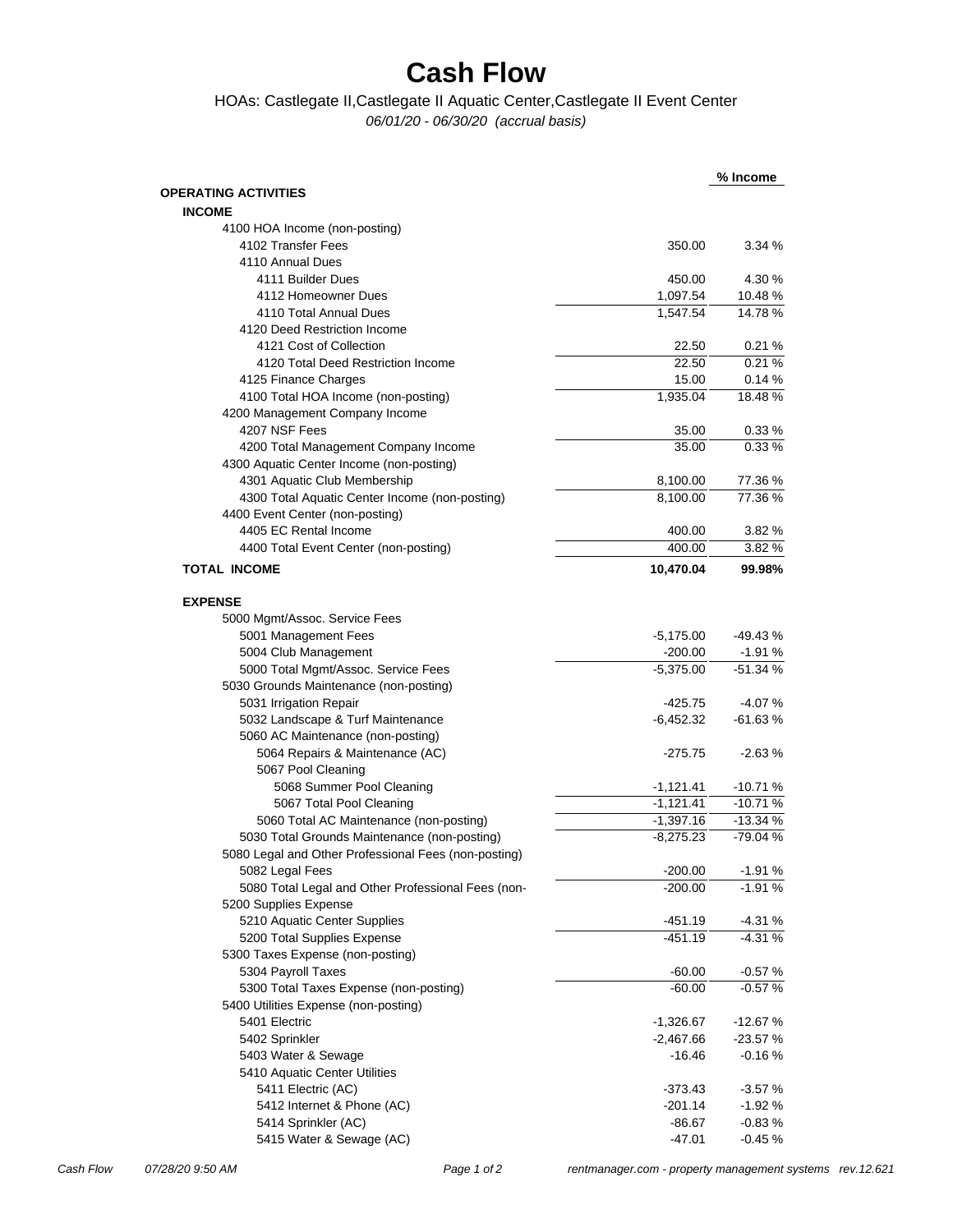| 5410 Total Aquatic Center Utilities        | $-708.25$    | $-6.76%$  |  |  |  |  |
|--------------------------------------------|--------------|-----------|--|--|--|--|
| 5420 Event Center Utilities                |              |           |  |  |  |  |
| 5421 Electric (EC)                         | $-529.36$    | $-5.06%$  |  |  |  |  |
| 5422 Internet & Telephone (EC)             | $-127.06$    | $-1.21%$  |  |  |  |  |
| 5424 Sprinkler (EC)                        | $-206.61$    | $-1.97%$  |  |  |  |  |
| 5425 Water & Sewage (EC)                   | $-33.00$     | $-0.32%$  |  |  |  |  |
| 5420 Total Event Center Utilities          | $-896.03$    | $-8.56%$  |  |  |  |  |
| 5400 Total Utilities Expense (non-posting) | $-5,415.07$  | $-51.72%$ |  |  |  |  |
| 5600 Office Expense (non-posting)          |              |           |  |  |  |  |
| 5605 Postage & Mail Out                    | $-16.27$     | $-0.16%$  |  |  |  |  |
| 5600 Total Office Expense (non-posting)    | $-16.27$     | $-0.16%$  |  |  |  |  |
| 5700 General Expenses (non-posting)        |              |           |  |  |  |  |
| 5710 Wages, Salary                         |              |           |  |  |  |  |
| 5712 Pool Staff Wages                      | $-1,067.21$  | $-10.19%$ |  |  |  |  |
| 5710 Total Wages, Salary                   | $-1,067.21$  | $-10.19%$ |  |  |  |  |
| 5700 Total General Expenses (non-posting)  | $-1,067.21$  | $-10.19%$ |  |  |  |  |
| 5900 Storage/Rental Expenses               | $-90.00$     | $-0.86%$  |  |  |  |  |
| <b>TOTAL EXPENSE</b>                       | $-20,949.97$ |           |  |  |  |  |
| <b>NON OPERATING EXPENSE</b>               |              |           |  |  |  |  |
| 6230 Interest Expense                      | $-7,524.66$  | $-71.87%$ |  |  |  |  |
| <b>TOTAL NON OPERATING EXPENSE</b>         | -7,524.66    | $-71.87%$ |  |  |  |  |
|                                            |              |           |  |  |  |  |
| <b>Net Income</b>                          | $-18,004.59$ | -171.96%  |  |  |  |  |
| Adjustments to reconcile Net Income        |              |           |  |  |  |  |
| to net cash provided by operations         |              |           |  |  |  |  |
| 1100 Accounts Receivable                   | 2,861.80     |           |  |  |  |  |
| 2000 Accounts Payable                      | $-16,411.47$ |           |  |  |  |  |
| 2009 Security Deposits (non-posting)       |              |           |  |  |  |  |
| 2010 Security Deposits                     | 300.00       |           |  |  |  |  |
| 2009 Total Security Deposits (non-posting) | 300.00       |           |  |  |  |  |
| Net cash provided by Operating Activities  | $-31,254.26$ |           |  |  |  |  |
| Net cash increase for period               | $-31,254.26$ |           |  |  |  |  |
|                                            |              |           |  |  |  |  |
| Cash at beginning of period                | 245,930.28   |           |  |  |  |  |
| Cash at end of period                      | 214,676.02   |           |  |  |  |  |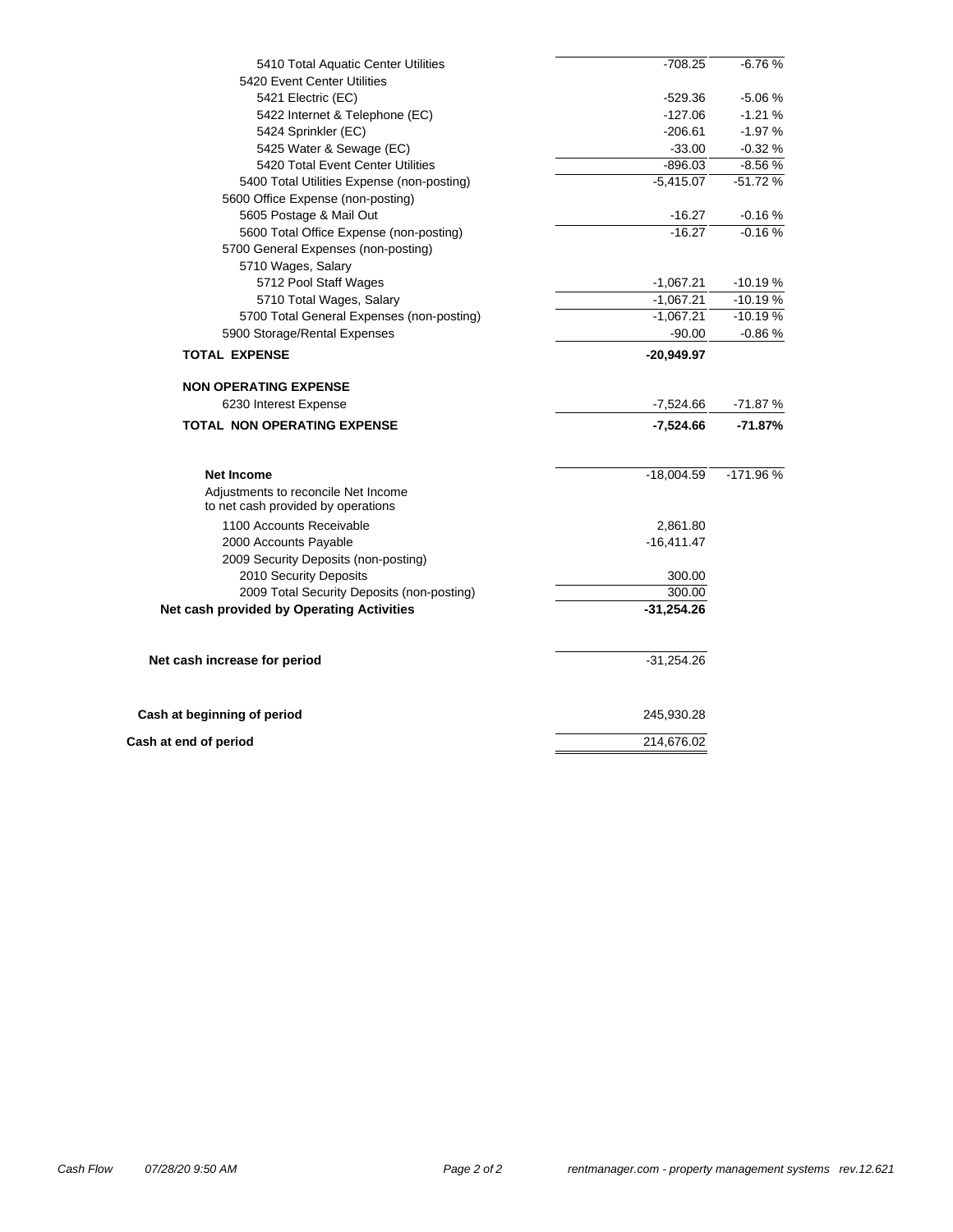# **Actual/Budget Fiscal Year Analysis**

*Analysis for Fiscal Year 01/01/20 - 12/31/20 (accrual basis) as of As of 06/30/20* HOAs: Castlegate II,Castlegate II Aquatic Center,Castlegate II Event Center

|                                     | Actual        |               |               |               |               |                    |               |               |                         | <b>REVISED</b>    | <b>ORIGINAL</b> |               |              |               |
|-------------------------------------|---------------|---------------|---------------|---------------|---------------|--------------------|---------------|---------------|-------------------------|-------------------|-----------------|---------------|--------------|---------------|
|                                     | <b>JAN 20</b> | <b>FEB 20</b> | <b>MAR 20</b> | <b>APR 20</b> | <b>MAY 20</b> | <b>JUN 20</b>      | <b>JUL 20</b> | <b>AUG 20</b> | Budget<br><b>SEP 20</b> | OCT <sub>20</sub> | <b>NOV 20</b>   | <b>DEC 20</b> | <b>TOTAL</b> | <b>BUDGET</b> |
| <b>INCOME</b>                       |               |               |               |               |               |                    |               |               |                         |                   |                 |               |              |               |
| 4000 Management Fee Incon           | 15.00         | 0.00          | $-15.00$      | 0.00          | 0.00          | 0.00               | 0.00          | 0.00          | 0.00                    | 0.00              | 0.00            | 0.00          | 0.00         | 0.00          |
| 4100 HOA Income (non-posti          |               |               |               |               |               |                    |               |               |                         |                   |                 |               |              |               |
| 4102 Transfer Fees                  | 245.00        | 560.00        | 420.00        | 385.00        | 385.00        | 350.00             | 250.00        | 250.00        | 250.00                  | 250.00            | 250.00          | 250.00        | 3,845.00     | 3,000.00      |
| 4110 Annual Dues                    |               |               |               |               |               |                    |               |               |                         |                   |                 |               |              |               |
| 4111 Builder Dues                   | 14,746.27     | 2,704.10      | 300.00        | 0.00          | 197.54        | 450.00             | 0.00          | 0.00          | 0.00                    | 0.00              | 0.00            | 0.00          | 18,397.91    | 20,400.00     |
| 4112 Homeowner Dues 433,505.52      |               | 296.73        | 3,222.81      | 1,600.81      | 931.16        | 1,097.54           | 0.00          | 0.00          | 0.00                    | 0.00              | 0.00            | 0.00          | 440,654.57   | 423,000.00    |
| 4110 Total Annual Dues 448,251.79   |               | 3,000.83      | 3,522.81      | 1,600.81      | 1,128.70      | 1,547.54           | 0.00          | 0.00          | 0.00                    | 0.00              | 0.00            | 0.00          | 459,052.48   | 443,400.00    |
| 4120 Deed Restriction Inco          |               |               |               |               |               |                    |               |               |                         |                   |                 |               |              |               |
| 4121 Cost of Collection             | 0.00          | 0.00          | 55.00         | 45.00         | 0.00          | 22.50              | 0.00          | 0.00          | 0.00                    | 0.00              | 0.00            | 0.00          | 122.50       | 250.00        |
| 4123 Violation Enforcem             | 25.00         | 0.00          | 125.00        | 100.00        | 25.00         | 0.00               | 0.00          | 0.00          | 0.00                    | 0.00              | 0.00            | 0.00          | 275.00       | 0.00          |
| 4120 Total Deed Restric             | 25.00         | 0.00          | 180.00        | 145.00        | 25.00         | 22.50              | 0.00          | 0.00          | 0.00                    | 0.00              | 0.00            | 0.00          | 397.50       | 250.00        |
| 4125 Finance Charges                | 0.00          | 975.00        | $-532.50$     | 15.00         | $-495.00$     | 15.00              | 0.00          | 0.00          | 0.00                    | 0.00              | 0.00            | 0.00          | $-22.50$     | 0.00          |
| 4100 Total HOA Income (n 448,521.79 |               | 4,535.83      | 3,590.31      | 2,145.81      | 1,043.70      | 1,935.04           | 250.00        | 250.00        | 250.00                  | 250.00            | 250.00          | 250.00        | 463,272.48   | 446,650.00    |
| 4200 Management Company             |               |               |               |               |               |                    |               |               |                         |                   |                 |               |              |               |
| 4207 NSF Fees                       | 70.00         | 35.00         | 0.00          | 0.00          | $-140.00$     | 35.00              | 0.00          | 0.00          | 0.00                    | 0.00              | 0.00            | 0.00          | 0.00         | 0.00          |
| 4200 Total Management C             | 70.00         | 35.00         | 0.00          | 0.00          | $-140.00$     | 35.00              | 0.00          | 0.00          | 0.00                    | 0.00              | 0.00            | 0.00          | 0.00         | 0.00          |
| 4300 Aquatic Center Income          |               |               |               |               |               |                    |               |               |                         |                   |                 |               |              |               |
| 4301 Aquatic Club Member            | 0.00          | 0.00          | 600.00        | 1,800.00      | 1,800.00      | 8,100.00           | 0.00          | 0.00          | 0.00                    | 0.00              | 0.00            | 0.00          | 12,300.00    | 15,000.00     |
| 4303 Guest Fees                     | $-40.00$      | 0.00          | 0.00          | 0.00          | 0.00          | 0.00               | 0.00          | 0.00          | 0.00                    | 0.00              | 0.00            | 0.00          | $-40.00$     | 1,000.00      |
| 4300 Total Aquatic Center           | $-40.00$      | 0.00          | 600.00        | 1,800.00      | 1,800.00      | 8,100.00           | 0.00          | 0.00          | 0.00                    | 0.00              | 0.00            | 0.00          | 12,260.00    | 16,000.00     |
| 4400 Event Center (non-posti        |               |               |               |               |               |                    |               |               |                         |                   |                 |               |              |               |
| 4405 EC Rental Income               | 775.00        | 1,150.00      | 100.00        | 0.00          | 0.00          | 400.00             | 450.00        | 450.00        | 450.00                  | 450.00            | 450.00          | 450.00        | 5,125.00     | 5,400.00      |
| 4400 Other Event Center (r          | 0.00          | 0.00          | $-34.64$      | 0.00          | 0.00          | 0.00               | 0.00          | 0.00          | 0.00                    | 0.00              | 0.00            | 0.00          | $-34.64$     | 0.00          |
| 4400 Total Event Center (n          | 775.00        | 1,150.00      | 65.36         | 0.00          | 0.00          | 400.00             | 450.00        | 450.00        | 450.00                  | 450.00            | 450.00          | 450.00        | 5,090.36     | 5,400.00      |
| <b>TOTAL INCOME</b>                 | 449,341.79    | 5,720.83      | 4,240.67      | 3,945.81      |               | 2,703.70 10,470.04 | 700.00        | 700.00        | 700.00                  | 700.00            | 700.00          | 700.00        | 480,622.84   | 468,050.00    |
| <b>EXPENSE</b>                      |               |               |               |               |               |                    |               |               |                         |                   |                 |               |              |               |
| 5000 Mgmt/Assoc. Service Fe         |               |               |               |               |               |                    |               |               |                         |                   |                 |               |              |               |
| 5001 Management Fees                | 5,175.00      | 5,175.00      | 5,175.00      | 5,175.00      | 5,175.00      | 5,175.00           | 5,175.00      | 5,175.00      | 5,175.00                | 5,175.00          | 5,175.00        | 5,175.00      | 62,100.00    | 62,100.00     |
| 5003 EC Management Fee              | 400.00        | 450.00        | 150.00        | 0.00          | 0.00          | 0.00               | 150.00        | 150.00        | 150.00                  | 150.00            | 150.00          | 150.00        | 1,900.00     | 1,800.00      |
| 5004 Club Management                | 0.00          | 0.00          | 0.00          | 0.00          | 0.00          | 200.00             | 0.00          | 0.00          | 0.00                    | 0.00              | 0.00            | 0.00          | 200.00       | 0.00          |
| 5000 Total Mgmt/Assoc. Se           | 5,575.00      | 5,625.00      | 5,325.00      | 5,175.00      | 5,175.00      | 5,375.00           | 5,325.00      | 5,325.00      | 5,325.00                | 5,325.00          | 5,325.00        | 5,325.00      | 64,200.00    | 63,900.00     |
| 5020 Deed Restriction Expen         |               |               |               |               |               |                    |               |               |                         |                   |                 |               |              |               |
| 5021 Cost of Collection             | 0.00          | 0.00          | 0.00          | 0.00          | 0.00          | 0.00               | 0.00          | 0.00          | 0.00                    | 0.00              | 0.00            | 0.00          | 0.00         | 500.00        |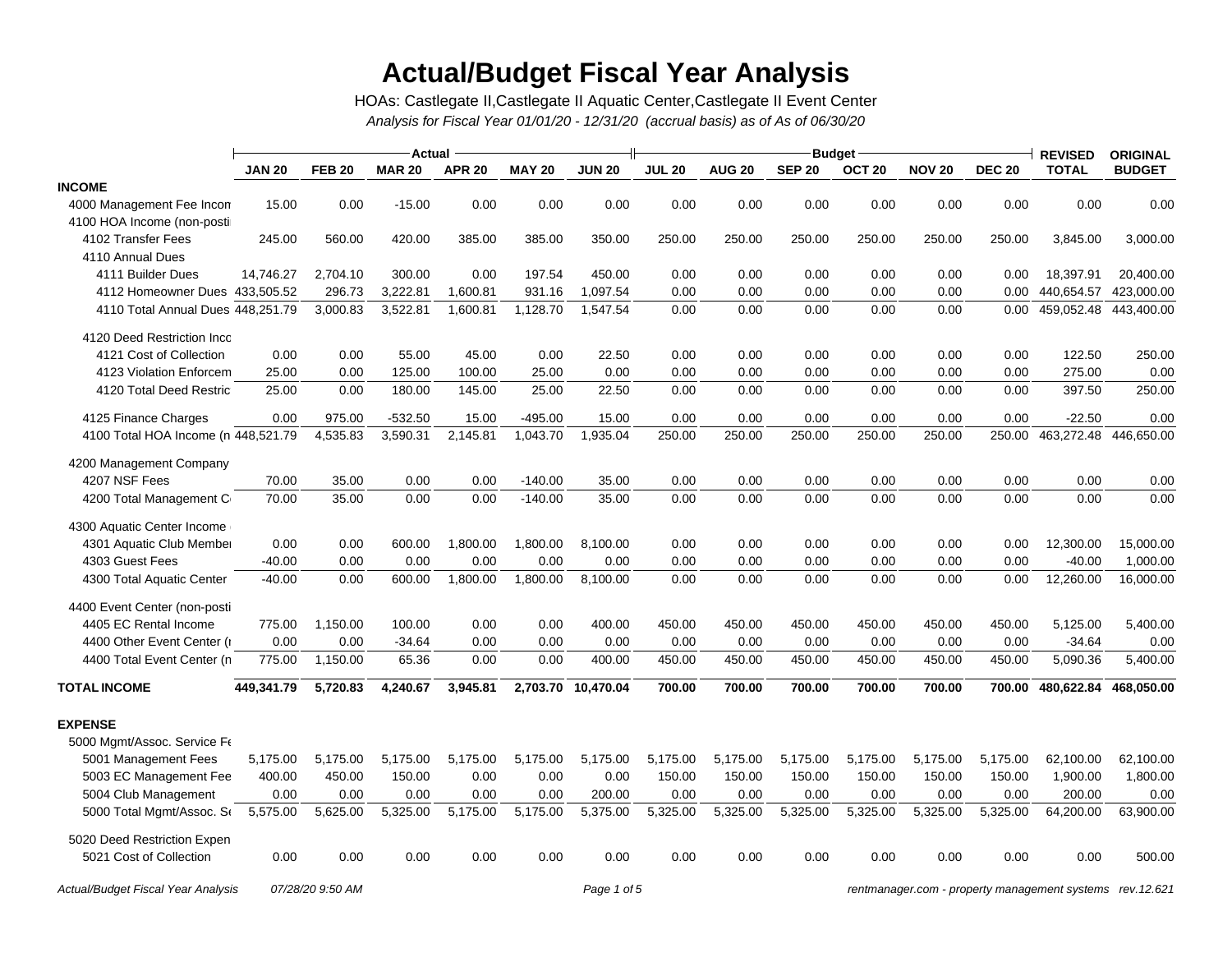|                              | Actual        |                              |               |               |               |               | <b>Budget</b> |                                                  |               |                   |               |               |                       | <b>ORIGINAL</b> |
|------------------------------|---------------|------------------------------|---------------|---------------|---------------|---------------|---------------|--------------------------------------------------|---------------|-------------------|---------------|---------------|-----------------------|-----------------|
|                              | <b>JAN 20</b> | <b>FEB 20</b>                | <b>MAR 20</b> | <b>APR 20</b> | <b>MAY 20</b> | <b>JUN 20</b> | <b>JUL 20</b> | <b>AUG 20</b>                                    | <b>SEP 20</b> | OCT <sub>20</sub> | <b>NOV 20</b> | <b>DEC 20</b> | <b>TOTAL</b>          | <b>BUDGET</b>   |
| 5020 Total Deed Restriction  | 0.00          | 0.00                         | 0.00          | 0.00          | 0.00          | 0.00          | 0.00          | 0.00                                             | 0.00          | 0.00              | 0.00          | 0.00          | 0.00                  | 500.00          |
| 5030 Grounds Maintenance (1  |               |                              |               |               |               |               |               |                                                  |               |                   |               |               |                       |                 |
| 5031 Irrigation Repair       | 0.00          | 1,186.33                     | 0.00          | 881.66        | 0.00          | 425.75        | 400.00        | 400.00                                           | 400.00        | 400.00            | 400.00        | 400.00        | 4,893.74              | 4,800.00        |
| 5032 Landscape & Turf Ma     | 6,000.67      | 5,931.21                     | 5,931.21      | 5,935.97      | 6,452.32      | 6,452.32      | 5,931.20      | 5,931.20                                         | 5,931.20      | 5,931.20          | 5,931.20      | 5,931.20      | 72,290.90             | 71,174.40       |
| 5033 Tree Trimming & Ren     | 0.00          | 0.00                         | 0.00          | 0.00          | 0.00          | 0.00          | 83.33         | 83.33                                            | 83.33         | 83.33             | 83.33         | 83.33         | 499.98                | 1,000.00        |
| 5034 Turf Cutting            | 0.00          | 69.46                        | 69.46         | 64.70         | 0.00          | 0.00          | 25.00         | 25.00                                            | 25.00         | 25.00             | 25.00         | 25.00         | 353.62                | 300.00          |
| 5035 Repairs & Maintenan     | 0.00          | 0.00                         | 0.00          | 225.00        | 117.85        | 0.00          | 41.67         | 41.67                                            | 41.66         | 41.66             | 41.66         | 41.66         | 592.83                | 500.00          |
| 5040 Fountains & Lakes       |               |                              |               |               |               |               |               |                                                  |               |                   |               |               |                       |                 |
| 5041 Lake Dye                | 216.50        | 433.00                       | 0.00          | 0.00          | 0.00          | 0.00          | 0.00          | 0.00                                             | 0.00          | 0.00              | 0.00          | 0.00          | 649.50                | 0.00            |
| 5042 Service Maintenan       | 0.00          | 0.00                         | 0.00          | 0.00          | 0.00          | 0.00          | 250.00        | 0.00                                             | 0.00          | 250.00            | 0.00          | 0.00          | 500.00                | 1,000.00        |
| 5040 Other Fountains &       | 0.00          | 152.62                       | 0.00          | 0.00          | 0.00          | 0.00          | 0.00          | 0.00                                             | 0.00          | 0.00              | 0.00          | 0.00          | 152.62                | 0.00            |
| 5040 Total Fountains &       | 216.50        | 585.62                       | 0.00          | 0.00          | 0.00          | 0.00          | 250.00        | 0.00                                             | 0.00          | 250.00            | 0.00          | 0.00          | 1,302.12              | 1,000.00        |
| 5050 EC Maintenance (nor     |               |                              |               |               |               |               |               |                                                  |               |                   |               |               |                       |                 |
| 5051 Irrigation Repair (E    | 0.00          | 78.49                        | 178.58        | 0.00          | 0.00          | 0.00          | 16.67         | 16.67                                            | 16.66         | 16.66             | 16.66         | 16.66         | 357.05                | 200.00          |
| 5052 Mulch (EC)              | 0.00          | 0.00                         | 0.00          | 0.00          | 0.00          | 0.00          | 45.83         | 45.83                                            | 45.83         | 45.83             | 45.83         | 45.83         | 274.98                | 550.00          |
| 5053 Turf Cutting (EC)       | 0.00          | 0.00                         | 0.00          | 0.00          | 0.00          | 0.00          | 41.67         | 41.67                                            | 41.66         | 41.66             | 41.66         | 41.66         | 249.98                | 500.00          |
| 5054 Repairs & Mainten       | 0.00          | 322.38                       | 120.00        | 0.00          | 162.38        | 0.00          | 416.67        | 416.67                                           | 416.66        | 416.66            | 416.66        | 416.66        | 3,104.74              | 5,000.00        |
| 5055 Janitorial (EC)         | 96.81         | 19.59                        | $-34.64$      | 0.00          | 0.00          | 0.00          | 182.00        | 182.00                                           | 182.00        | 182.00            | 182.00        | 182.00        | 1,173.76              | 2,184.00        |
| 5057 Landscaping (EC)        | 431.65        | 431.65                       | 431.65        | 431.65        | 0.00          | 0.00          | 431.65        | 431.65                                           | 431.65        | 431.65            | 431.65        | 431.65        | 4,316.50              | 5,179.80        |
| 5050 Total EC Maintena       | 528.46        | 852.11                       | 695.59        | 431.65        | 162.38        | 0.00          | 1,134.49      | 1,134.49                                         | 1,134.46      | 1,134.46          | 1,134.46      | 1,134.46      | 9,477.01              | 13,613.80       |
| 5060 AC Maintenance (nor     |               |                              |               |               |               |               |               |                                                  |               |                   |               |               |                       |                 |
| 5062 Landscaping (AC)        | 395.11        | 395.11                       | 395.11        | 395.11        | 0.00          | 0.00          | 395.11        | 395.11                                           | 395.11        | 395.11            | 395.11        | 395.11        | 3,951.10              | 4,741.32        |
| 5064 Repairs & Mainten       | 67.05         | 2,970.83                     | 20,178.04     | 1,307.67      | 160.00        | 275.75        | 833.33        | 833.33                                           | 833.33        | 833.33            | 833.33        | 833.33        | 29,959.32             | 10,000.00       |
| 5065 Janitorial (AC)         | 0.00          | 0.00                         | 0.00          | 0.00          | 0.00          | 0.00          | 300.00        | 300.00                                           | 300.00        | 0.00              | 0.00          | 0.00          | 900.00                | 1,500.00        |
| 5067 Pool Cleaning           |               |                              |               |               |               |               |               |                                                  |               |                   |               |               |                       |                 |
| 5068 Summer Pool Cl          | 0.00          | 0.00                         | 0.00          | 0.00          | 1,013.20      | 1,121.41      | 2,800.00      | 2,800.00                                         | 2,800.00      | 1,400.00          | 0.00          | 0.00          | 11,934.61             | 16,800.00       |
| 5069 Winter Pool Clea        | 0.00          | 1,948.50                     | 649.50        | 649.50        | 0.00          | 0.00          | 0.00          | 0.00                                             | 0.00          | 400.00            | 850.00        | 850.00        | 5,347.50              | 5,050.00        |
| 5067 Total Pool Clear        | 0.00          | 1,948.50                     | 649.50        | 649.50        | 1,013.20      | 1,121.41      | 2,800.00      | 2,800.00                                         | 2,800.00      | 1,800.00          | 850.00        | 850.00        | 17,282.11             | 21,850.00       |
| 5060 Total AC Maintena       | 462.16        | 5,314.44                     | 21,222.65     | 2,352.28      | 1,173.20      | 1,397.16      | 4,328.44      | 4,328.44                                         | 4,328.44      | 3,028.44          | 2,078.44      | 2,078.44      | 52,092.53             | 38,091.32       |
| 5030 Total Grounds Mainte    |               | 7,207.79 13,939.17 27,918.91 |               | 9,891.26      | 7,905.75      |               |               | 8,275.23 12,194.13 11,944.13 11,944.09 10,894.09 |               |                   | 9,694.09      | 9,694.09      | 141,502.73 130,479.52 |                 |
| 5070 Insurance Expense (nor  |               |                              |               |               |               |               |               |                                                  |               |                   |               |               |                       |                 |
| 5071 Commercial Property     | 0.00          | 0.00                         | 0.00          | 0.00          | 7,007.00      | 0.00          | 0.00          | 0.00                                             | 0.00          | 0.00              | 0.00          | 0.00          | 7,007.00              | 6,000.00        |
| 5072 General Liability       | 0.00          | 0.00                         | 0.00          | 0.00          | 0.00          | 0.00          | 0.00          | 0.00                                             | 0.00          | 0.00              | 0.00          | 0.00          | 0.00                  | 11,000.00       |
| 5073 Directors & Officers    | 0.00          | 0.00                         | 0.00          | 0.00          | 0.00          | 0.00          | 0.00          | 0.00                                             | 0.00          | 0.00              | 0.00          | 0.00          | 0.00                  | 1,800.00        |
| 5075 Flood Insurance         | 0.00          | 0.00                         | 0.00          | 0.00          | 0.00          | 0.00          | 0.00          | 0.00                                             | 0.00          | 0.00              | 0.00          | 0.00          | 0.00                  | 1,300.00        |
| 5070 Total Insurance Expe    | 0.00          | 0.00                         | 0.00          | 0.00          | 7,007.00      | 0.00          | 0.00          | 0.00                                             | 0.00          | 0.00              | 0.00          | 0.00          | 7,007.00              | 20,100.00       |
| 5080 Legal and Other Profess |               |                              |               |               |               |               |               |                                                  |               |                   |               |               |                       |                 |
| 5081 Accounting Fees         | 0.00          | 0.00                         | 0.00          | 0.00          | 0.00          | 0.00          | 0.00          | 0.00                                             | 0.00          | 0.00              | 0.00          | 0.00          | 0.00                  | 1,000.00        |
| 5082 Legal Fees              | 425.00        | 0.00                         | 0.00          | 0.00          | 175.00        | 200.00        | 125.00        | 125.00                                           | 125.00        | 125.00            | 125.00        | 125.00        | 1,550.00              | 1,500.00        |
| 5080 Total Legal and Other   | 425.00        | 0.00                         | 0.00          | 0.00          | 175.00        | 200.00        | 125.00        | 125.00                                           | 125.00        | 125.00            | 125.00        | 125.00        | 1,550.00              | 2,500.00        |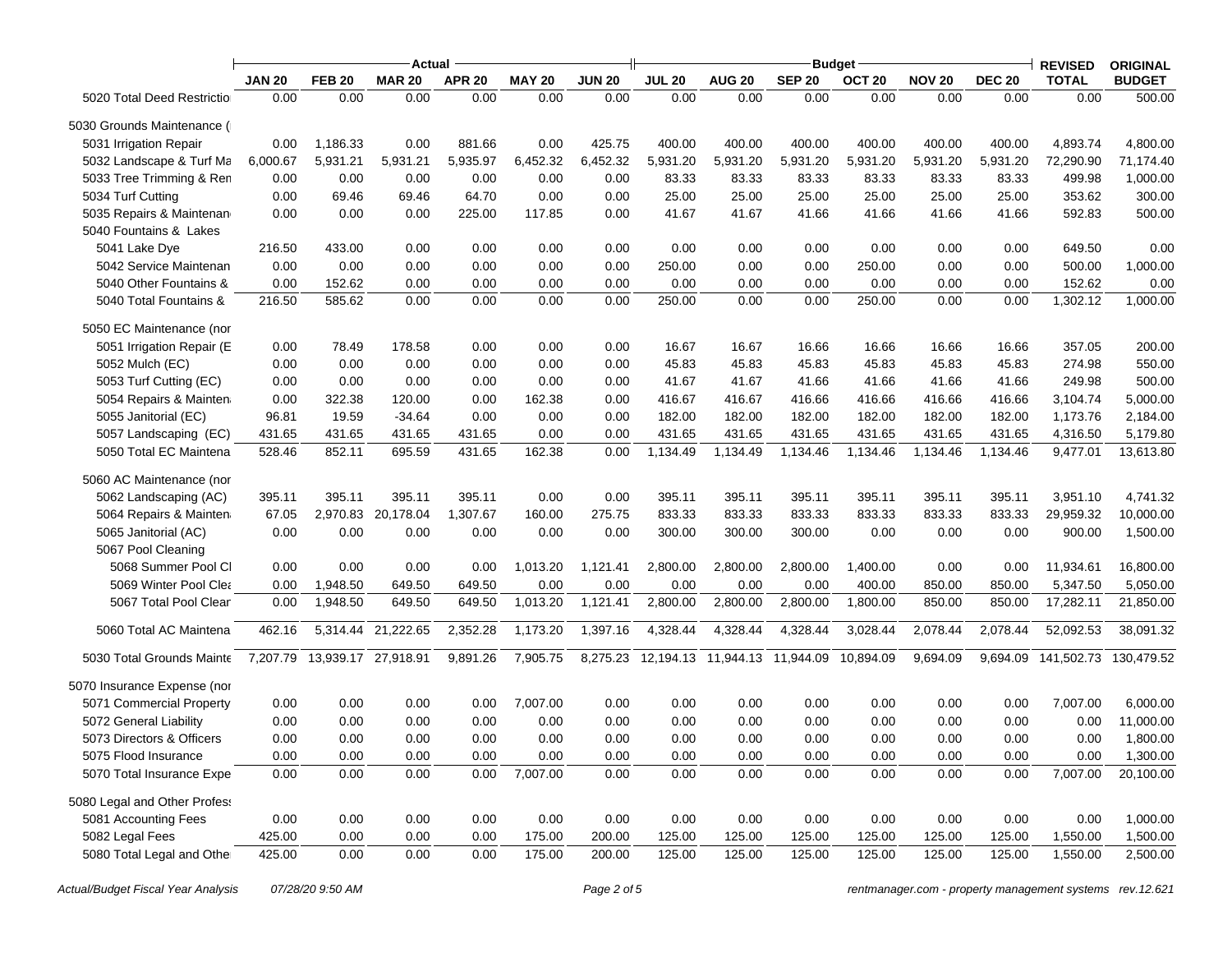|                                    | Actual        |                  |               |               |               |               |               |               |                                | <b>REVISED</b>    | <b>ORIGINAL</b> |               |                                                          |               |
|------------------------------------|---------------|------------------|---------------|---------------|---------------|---------------|---------------|---------------|--------------------------------|-------------------|-----------------|---------------|----------------------------------------------------------|---------------|
|                                    | <b>JAN 20</b> | <b>FEB 20</b>    | <b>MAR 20</b> | <b>APR 20</b> | <b>MAY 20</b> | <b>JUN 20</b> | <b>JUL 20</b> | <b>AUG 20</b> | <b>Budget</b><br><b>SEP 20</b> | OCT <sub>20</sub> | <b>NOV 20</b>   | <b>DEC 20</b> | <b>TOTAL</b>                                             | <b>BUDGET</b> |
| 5100 Repairs & Maintenance         |               |                  |               |               |               |               |               |               |                                |                   |                 |               |                                                          |               |
| 5104 Maintenance                   | 0.00          | 0.00             | 0.00          | 248.13        | 0.00          | 0.00          | 0.00          | 0.00          | 0.00                           | 0.00              | 0.00            | 0.00          | 248.13                                                   | 0.00          |
| 5109 Miscellaneous Repair          | 187.16        | 0.00             | 0.00          | 0.00          | 0.00          | 0.00          | 0.00          | 0.00          | 0.00                           | 0.00              | 0.00            | 0.00          | 187.16                                                   | 0.00          |
| 5100 Total Repairs & Maint         | 187.16        | 0.00             | 0.00          | 248.13        | 0.00          | 0.00          | 0.00          | 0.00          | 0.00                           | 0.00              | 0.00            | 0.00          | 435.29                                                   | 0.00          |
| 5200 Supplies Expense              |               |                  |               |               |               |               |               |               |                                |                   |                 |               |                                                          |               |
| 5201 Event Center Supplie          | 0.00          | 0.00             | 0.00          | 0.00          | 0.00          | 0.00          | 125.00        | 125.00        | 125.00                         | 125.00            | 125.00          | 125.00        | 750.00                                                   | 1,500.00      |
| 5210 Aquatic Center Suppl          | 0.00          | 0.00             | 0.00          | 0.00          | 256.70        | 451.19        | 125.00        | 125.00        | 125.00                         | 125.00            | 125.00          | 125.00        | 1,457.89                                                 | 1,500.00      |
| 5200 Total Supplies Expen          | 0.00          | 0.00             | 0.00          | 0.00          | 256.70        | 451.19        | 250.00        | 250.00        | 250.00                         | 250.00            | 250.00          | 250.00        | 2,207.89                                                 | 3,000.00      |
| 5300 Taxes Expense (non-po         |               |                  |               |               |               |               |               |               |                                |                   |                 |               |                                                          |               |
| 5301 Property Taxes                | 0.00          | 0.00             | 0.00          | 0.00          | 0.00          | 0.00          | 0.00          | 0.00          | 0.00                           | 0.00              | 100.00          | 0.00          | 100.00                                                   | 100.00        |
| 5304 Payroll Taxes                 | 34.23         | 0.00             | 0.00          | 0.00          | 0.00          | 60.00         | 0.00          | 0.00          | 0.00                           | 0.00              | 0.00            | 0.00          | 94.23                                                    | 0.00          |
| 5300 Total Taxes Expense           | 34.23         | 0.00             | 0.00          | 0.00          | 0.00          | 60.00         | 0.00          | 0.00          | 0.00                           | 0.00              | 100.00          | 0.00          | 194.23                                                   | 100.00        |
| 5400 Utilities Expense (non-p      |               |                  |               |               |               |               |               |               |                                |                   |                 |               |                                                          |               |
| 5401 Electric                      | 1,403.91      | 1,212.16         | 1,052.57      | 1,053.92      | 1,576.46      | 1,326.67      | 875.00        | 875.00        | 875.00                         | 875.00            | 875.00          | 875.00        | 12,875.69                                                | 10,500.00     |
| 5402 Sprinkler                     | 357.44        | 1,117.14         | 935.10        | 804.53        | 1,400.67      | 2,467.66      | 2,333.33      | 2,333.33      | 2,333.33                       | 2,333.33          | 2,333.33        | 2,333.33      | 21,082.52                                                | 28,000.00     |
| 5403 Water & Sewage                | 17.56         | 13.46            | 5.55          | 17.77         | 13.65         | 16.46         | 8.33          | 8.33          | 8.33                           | 8.33              | 8.33            | 8.33          | 134.43                                                   | 100.00        |
| 5410 Aquatic Center Utilitie       |               |                  |               |               |               |               |               |               |                                |                   |                 |               |                                                          |               |
| 5411 Electric (AC)                 | 242.24        | 458.75           | 411.44        | 652.27        | 337.64        | 373.43        | 666.67        | 666.67        | 666.66                         | 666.66            | 666.66          | 666.66        | 6,475.75                                                 | 8,000.00      |
| 5412 Internet & Phone (            | 201.36        | 200.43           | 200.43        | 0.00          | 201.14        | 201.14        | 192.94        | 192.94        | 192.94                         | 192.94            | 192.94          | 192.94        | 2,162.14                                                 | 2,315.28      |
| 5414 Sprinkler (AC)                | 68.07         | 68.07            | 67.87         | 49.07         | 86.67         | 86.67         | 83.33         | 83.33         | 83.33                          | 83.33             | 83.33           | 83.33         | 926.40                                                   | 1,000.00      |
| 5415 Water & Sewage (              | 38.67         | 56.81            | 66.53         | 51.23         | 47.54         | 47.01         | 58.33         | 58.33         | 58.33                          | 58.33             | 58.33           | 58.33         | 657.77                                                   | 700.00        |
| 5410 Total Aquatic Cent            | 550.34        | 784.06           | 746.27        | 752.57        | 672.99        | 708.25        | 1,001.27      | 1,001.27      | 1,001.26                       | 1,001.26          | 1,001.26        | 1,001.26      | 10,222.06                                                | 12,015.28     |
| 5420 Event Center Utilities        |               |                  |               |               |               |               |               |               |                                |                   |                 |               |                                                          |               |
| 5421 Electric (EC)                 | 680.57        | 710.09           | 128.59        | 246.64        | 558.56        | 529.36        | 600.00        | 600.00        | 600.00                         | 600.00            | 600.00          | 600.00        | 6,453.81                                                 | 7,200.00      |
| 5422 Internet & Telephor           | 125.97        | 125.97           | 328.58        | 127.06        | 127.06        | 127.06        | 120.52        | 120.52        | 120.52                         | 120.52            | 120.52          | 120.52        | 1,684.82                                                 | 1,446.24      |
| 5423 Sanitation (EC)               | 0.00          | 0.00             | 0.00          | 0.00          | 0.00          | 0.00          | 41.67         | 41.67         | 41.66                          | 41.66             | 41.66           | 41.66         | 249.98                                                   | 500.00        |
| 5424 Sprinkler (EC)                | 15.60         | 81.33            | 30.63         | 35.70         | 203.01        | 206.61        | 100.00        | 100.00        | 100.00                         | 100.00            | 100.00          | 100.00        | 1,172.88                                                 | 1,200.00      |
| 5425 Water & Sewage (I             | 0.00          | 48.44            | 6.45          | 17.01         | 32.84         | 33.00         | 125.00        | 125.00        | 125.00                         | 125.00            | 125.00          | 125.00        | 887.74                                                   | 1,500.00      |
| 5420 Total Event Center            | 822.14        | 965.83           | 494.25        | 426.41        | 921.47        | 896.03        | 987.19        | 987.19        | 987.18                         | 987.18            | 987.18          | 987.18        | 10,449.23                                                | 11,846.24     |
| 5400 Total Utilities Expens        | 3,151.39      | 4,092.65         | 3,233.74      | 3,055.20      | 4,585.24      | 5,415.07      | 5,205.12      | 5,205.12      | 5,205.10                       | 5,205.10          | 5,205.10        | 5,205.10      | 54,763.93                                                | 62,461.52     |
| 5450 Alarm/Security                |               |                  |               |               |               |               |               |               |                                |                   |                 |               |                                                          |               |
| 5451 Aquatic Security Syst         | 0.00          | 0.00             | 0.00          | 0.00          | 0.00          | 0.00          | 208.33        | 208.33        | 208.33                         | 208.33            | 208.33          | 208.33        | 1,249.98                                                 | 2,500.00      |
| 5455 Event Center Alarm/S          |               |                  |               |               |               |               |               |               |                                |                   |                 |               |                                                          |               |
| 5456 Event Center Fire             | 0.00          | 0.00             | 0.00          | 0.00          | 720.00        | 0.00          | 720.00        | 0.00          | 0.00                           | 0.00              | 0.00            | 0.00          | 1,440.00                                                 | 720.00        |
| 5457 Event Center Secu             | 0.00          | 0.00             | 519.47        | 0.00          | 0.00          | 0.00          | 208.33        | 208.33        | 208.33                         | 208.33            | 208.33          | 208.33        | 1,769.45                                                 | 2,500.00      |
| 5455 Other Event Cente             | 308.52        | 0.00             | 0.00          | 0.00          | 0.00          | 0.00          | 0.00          | 0.00          | 0.00                           | 0.00              | 0.00            | 0.00          | 308.52                                                   | 0.00          |
| 5455 Total Event Center            | 308.52        | 0.00             | 519.47        | 0.00          | 720.00        | 0.00          | 928.33        | 208.33        | 208.33                         | 208.33            | 208.33          | 208.33        | 3,517.97                                                 | 3,220.00      |
| 5450 Total Alarm/Security          | 308.52        | 0.00             | 519.47        | 0.00          | 720.00        | 0.00          | 1,136.66      | 416.66        | 416.66                         | 416.66            | 416.66          | 416.66        | 4,767.95                                                 | 5,720.00      |
| 5600 Office Expense (non-po        |               |                  |               |               |               |               |               |               |                                |                   |                 |               |                                                          |               |
| 5601 Office supplies               | 62.07         | 0.00             | 0.00          | 0.00          | 0.00          | 0.00          | 25.00         | 25.00         | 25.00                          | 25.00             | 25.00           | 25.00         | 212.07                                                   | 300.00        |
| Actual/Budget Fiscal Year Analysis |               | 07/28/20 9:50 AM |               |               |               | Page 3 of 5   |               |               |                                |                   |                 |               | rentmanager.com - property management systems rev.12.621 |               |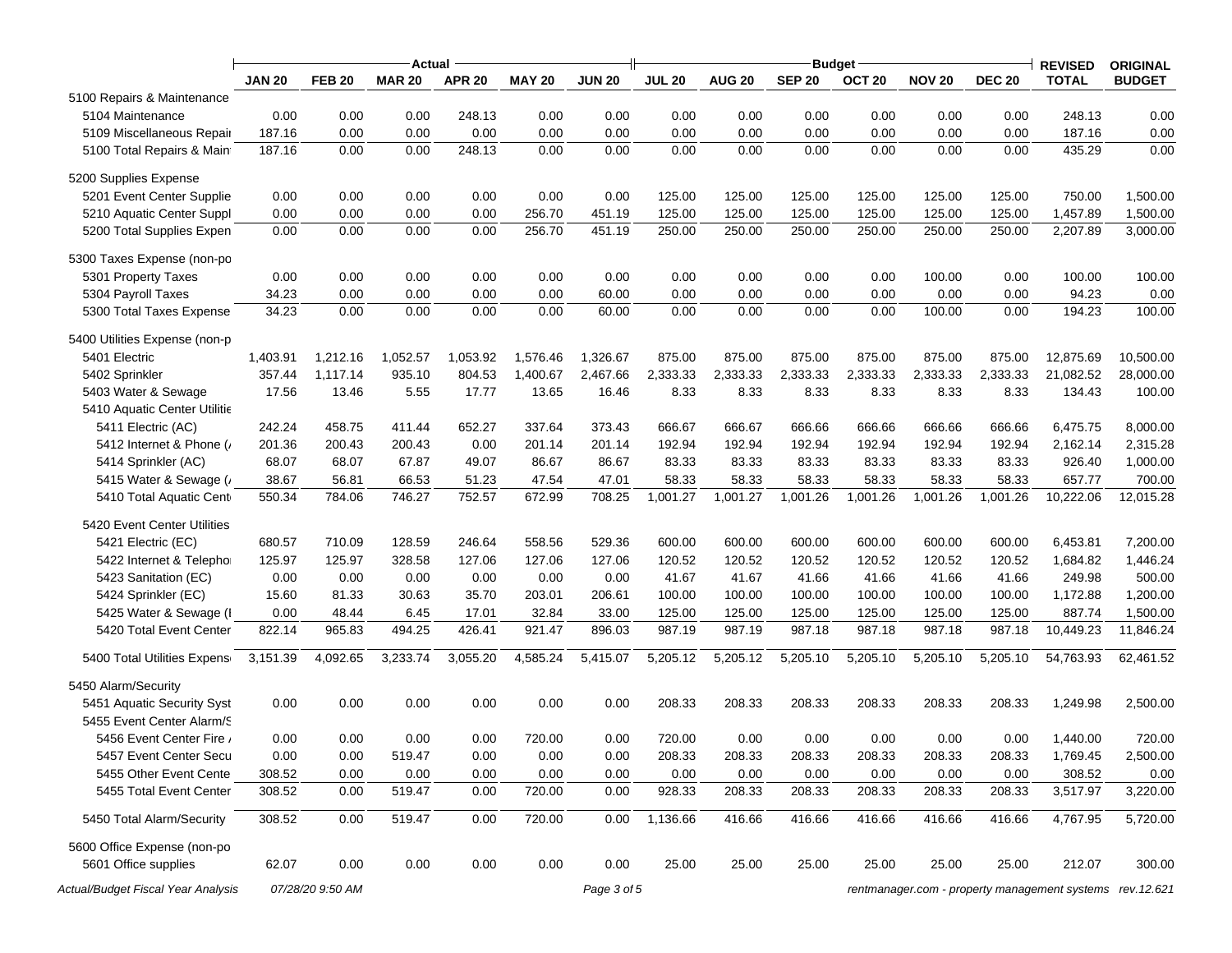|                             | Actual                |               |               |               |               |               | <b>Budget</b> |                                                                                                                                    |               |                   |                     |               | <b>REVISED</b>                                                                                                           | <b>ORIGINAL</b> |
|-----------------------------|-----------------------|---------------|---------------|---------------|---------------|---------------|---------------|------------------------------------------------------------------------------------------------------------------------------------|---------------|-------------------|---------------------|---------------|--------------------------------------------------------------------------------------------------------------------------|-----------------|
|                             | <b>JAN 20</b>         | <b>FEB 20</b> | <b>MAR 20</b> | <b>APR 20</b> | <b>MAY 20</b> | <b>JUN 20</b> | <b>JUL 20</b> | <b>AUG 20</b>                                                                                                                      | <b>SEP 20</b> | OCT <sub>20</sub> | <b>NOV 20</b>       | <b>DEC 20</b> | <b>TOTAL</b>                                                                                                             | <b>BUDGET</b>   |
| 5602 Meeting Expense        | 0.00                  | 0.00          | 0.00          | 0.00          | 0.00          | 0.00          | 41.67         | 41.67                                                                                                                              | 41.66         | 41.66             | 41.66               | 41.66         | 249.98                                                                                                                   | 500.00          |
| 5603 Community Events       | 0.00                  | 0.00          | 0.00          | 0.00          | 0.00          | 0.00          | 83.33         | 83.33                                                                                                                              | 83.33         | 83.33             | 83.33               | 83.33         | 499.98                                                                                                                   | 1,000.00        |
| 5605 Postage & Mail Out     | 326.26                | 195.00        | 113.27        | 39.65         | 27.32         | 16.27         | 166.67        | 166.67                                                                                                                             | 166.66        | 166.66            | 166.66              | 166.66        | 1,717.75                                                                                                                 | 2,000.00        |
| 5600 Total Office Expense   | 388.33                | 195.00        | 113.27        | 39.65         | 27.32         | 16.27         | 316.67        | 316.67                                                                                                                             | 316.65        | 316.65            | 316.65              | 316.65        | 2,679.78                                                                                                                 | 3,800.00        |
| 5700 General Expenses (non  |                       |               |               |               |               |               |               |                                                                                                                                    |               |                   |                     |               |                                                                                                                          |                 |
| 5702 Capital Improvement    | 0.00                  | 0.00          | 0.00          | 0.00          | 0.00          | 0.00          | 0.00          | 0.00                                                                                                                               | 0.00          | 0.00              | 0.00                | 10,000.00     | 10,000.00                                                                                                                | 10,000.00       |
| 5710 Wages, Salary          |                       |               |               |               |               |               |               |                                                                                                                                    |               |                   |                     |               |                                                                                                                          |                 |
| 5712 Pool Staff Wages       | 0.00                  | 0.00          | 0.00          | 0.00          | 0.00          | 1,067.21      | 1,700.00      | 1,700.00                                                                                                                           | 300.00        | 0.00              | 0.00                | 0.00          | 4,767.21                                                                                                                 | 5,700.00        |
| 5710 Total Wages, Salar     | 0.00                  | 0.00          | 0.00          | 0.00          | 0.00          | 1,067.21      | 1,700.00      | 1,700.00                                                                                                                           | 300.00        | 0.00              | 0.00                | 0.00          | 4,767.21                                                                                                                 | 5,700.00        |
| 5700 Total General Expens   | 0.00                  | 0.00          | 0.00          | 0.00          | 0.00          | 1,067.21      | 1,700.00      | 1,700.00                                                                                                                           | 300.00        | 0.00              | 0.00                | 10,000.00     | 14,767.21                                                                                                                | 15,700.00       |
| 5800 Other Expenses         |                       |               |               |               |               |               |               |                                                                                                                                    |               |                   |                     |               |                                                                                                                          |                 |
| 5801 Bank Fees              | 40.00                 | 0.00          | 0.00          | 0.00          | 0.00          | 0.00          | 0.00          | 0.00                                                                                                                               | 0.00          | 0.00              | 0.00                | 0.00          | 40.00                                                                                                                    | 0.00            |
| 5802 Dues & Subscriptions   | 0.00                  | 0.00          | 0.00          | 0.00          | 635.04        | 0.00          | 0.00          | 0.00                                                                                                                               | 0.00          | 0.00              | 0.00                | 0.00          | 635.04                                                                                                                   | 0.00            |
| 5800 Total Other Expenses   | 40.00                 | 0.00          | 0.00          | 0.00          | 635.04        | 0.00          | 0.00          | 0.00                                                                                                                               | 0.00          | 0.00              | 0.00                | 0.00          | 675.04                                                                                                                   | 0.00            |
| 5850 Website                | 153.25                | 44.02         | 0.00          | 0.00          | 0.00          | 0.00          | 41.67         | 41.67                                                                                                                              | 41.66         | 41.66             | 41.66               | 41.66         | 447.25                                                                                                                   | 500.00          |
| 5900 Storage/Rental Expense | 90.00                 | 90.00         | 90.00         | 90.00         | 90.00         | 90.00         | 90.00         | 90.00                                                                                                                              | 90.00         | 90.00             | 90.00               | 90.00         | 1,080.00                                                                                                                 | 1,080.00        |
| 6221 Debt Service           | 0.00                  | 0.00          | 0.00          | 0.00          | 0.00          | 0.00          | 0.00          | 0.00                                                                                                                               | 0.00          | 0.00              | 0.00                | 0.00          | 0.00                                                                                                                     | 83,000.00       |
| <b>TOTAL EXPENSE</b>        | 17.560.67             | 23,985.84     | 37,200.39     | 18,499.24     | 26,577.05     | 20,949.97     | 26,384.25     | 25,414.25                                                                                                                          | 24,014.16     | 22,664.16         | 21,564.16 31,464.16 |               | 296.278.30                                                                                                               | 392,841.04      |
| NOI                         | 431.781.12 -18.265.01 |               |               |               |               |               |               |                                                                                                                                    |               |                   |                     |               | -32,959.72 -14,553.43 -23,873.35 -10,479.93 -25,684.25 -24,714.25 -23,314.16 -21,964.16 -20,864.16 -30,764.16 184,344.54 | 75.208.96       |
| <b>N/O EXPENSE</b>          |                       |               |               |               |               |               |               |                                                                                                                                    |               |                   |                     |               |                                                                                                                          |                 |
| 6230 Interest Expense       | 8,204.32              | 7,675.00      | 8,204.32      | 7,524.66      | 7,775.49      | 7,524.66      | 8,205.00      | 8,205.00                                                                                                                           | 8,205.00      | 8,205.00          | 8,205.00            | 8,205.00      | 96,138.45                                                                                                                | 98,460.00       |
| <b>TOTAL N/O EXPENSE</b>    | 8,204.32              | 7,675.00      | 8,204.32      | 7,524.66      | 7,775.49      | 7,524.66      | 8,205.00      | 8,205.00                                                                                                                           | 8,205.00      | 8,205.00          | 8,205.00            | 8,205.00      | 96,138.45                                                                                                                | 98,460.00       |
| <b>NET INCOME</b>           |                       |               |               |               |               |               |               | 41,164.04 -25,940.01 -41,164.04 -22,078.09 -31,648.84 -18,004.59 -33,889.25 -32,919.25 -31,519.16 -30,169.16 -29,069.16 -38,969.16 |               |                   |                     |               | 88,206.09                                                                                                                | $-23,251.04$    |